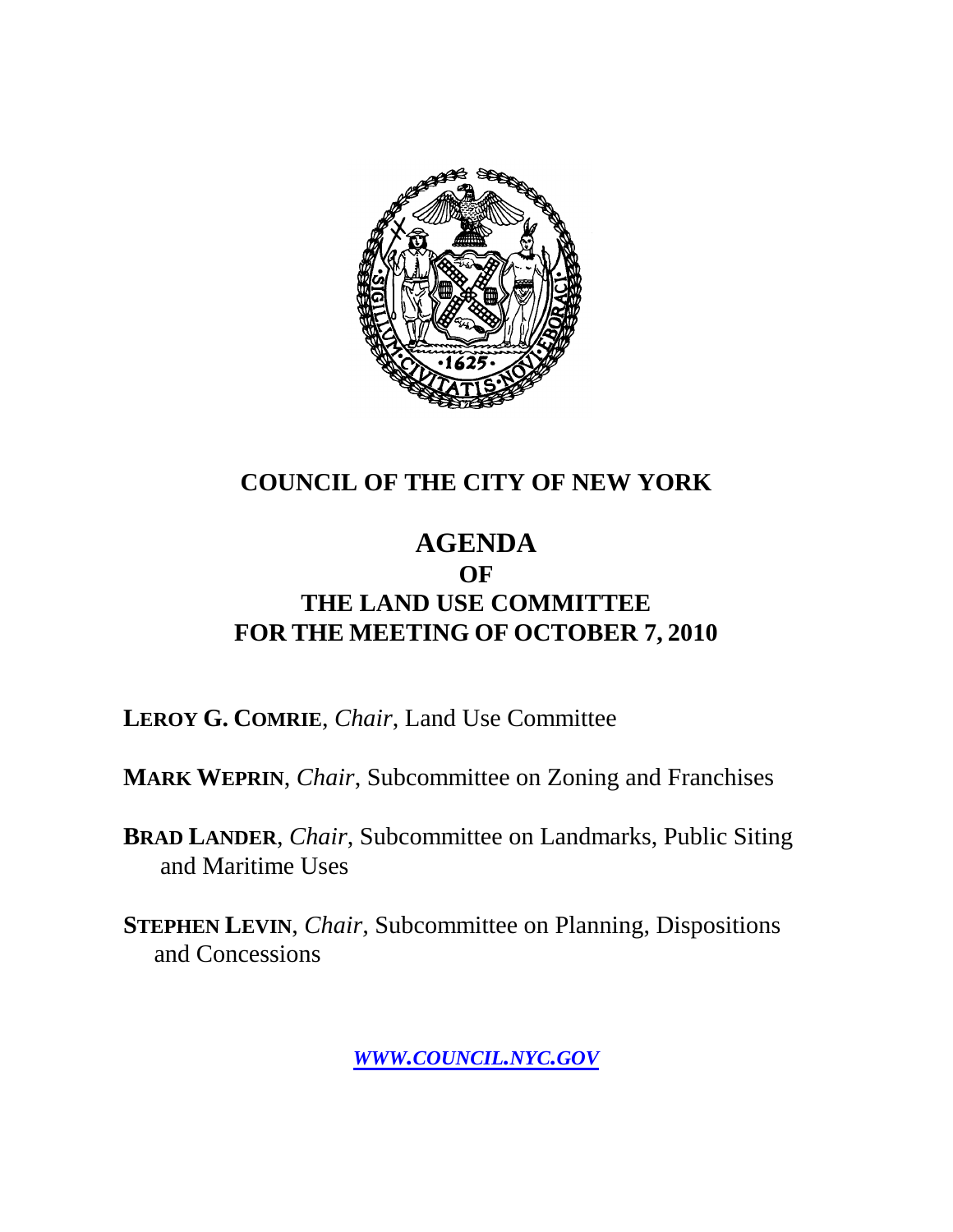## **AGENDA OF THE LAND USE COMMITTEE**

The Land Use Committee will hold a meeting in the  $16<sup>th</sup>$  Floor Hearing Room, 250 Broadway, New York City, New York 10007, commencing at **10:00 A.M. on Thursday, October 7, 2010**, and will consider the following items and conduct such other business as may be necessary:

## **L.U. NOS. 177 THROUGH 193 ARE RELATED L.U. NO. 177 CULVER EL REZONING**

### **BROOKLYN CB - 12 C 100345 ZMK**

Application submitted by the Department of City Planning pursuant to Sections 197-c and 201 of the New York City Charter for an amendment of the Zoning Map, Section No. 22c:

- 1. changing from an M1-2 District to an R5 District property bounded by 36th Street, a line 100 feet northwesterly of 13th Avenue, 37th Street, and 12th Avenue;
- 2. changing from an M1-2 District to a C4-2A District property bounded by 36th Street, Old New Utrecht Road, 37th Street, and 13th Avenue;
- 3. changing from an M1-2 District to an M1-2/R6A District property bounded by:
	- a. 36th Street, 13th Avenue, 37th Street and a line 100 feet northwesterly of 13<sup>th</sup> Avenue; and
	- b. 38th Street, a line 80 feet southeasterly of 13th Avenue, a line midway between 39th Street and 40th Street, 13th Avenue, 39th Street, and a line 100 feet northwesterly of 13th Avenue;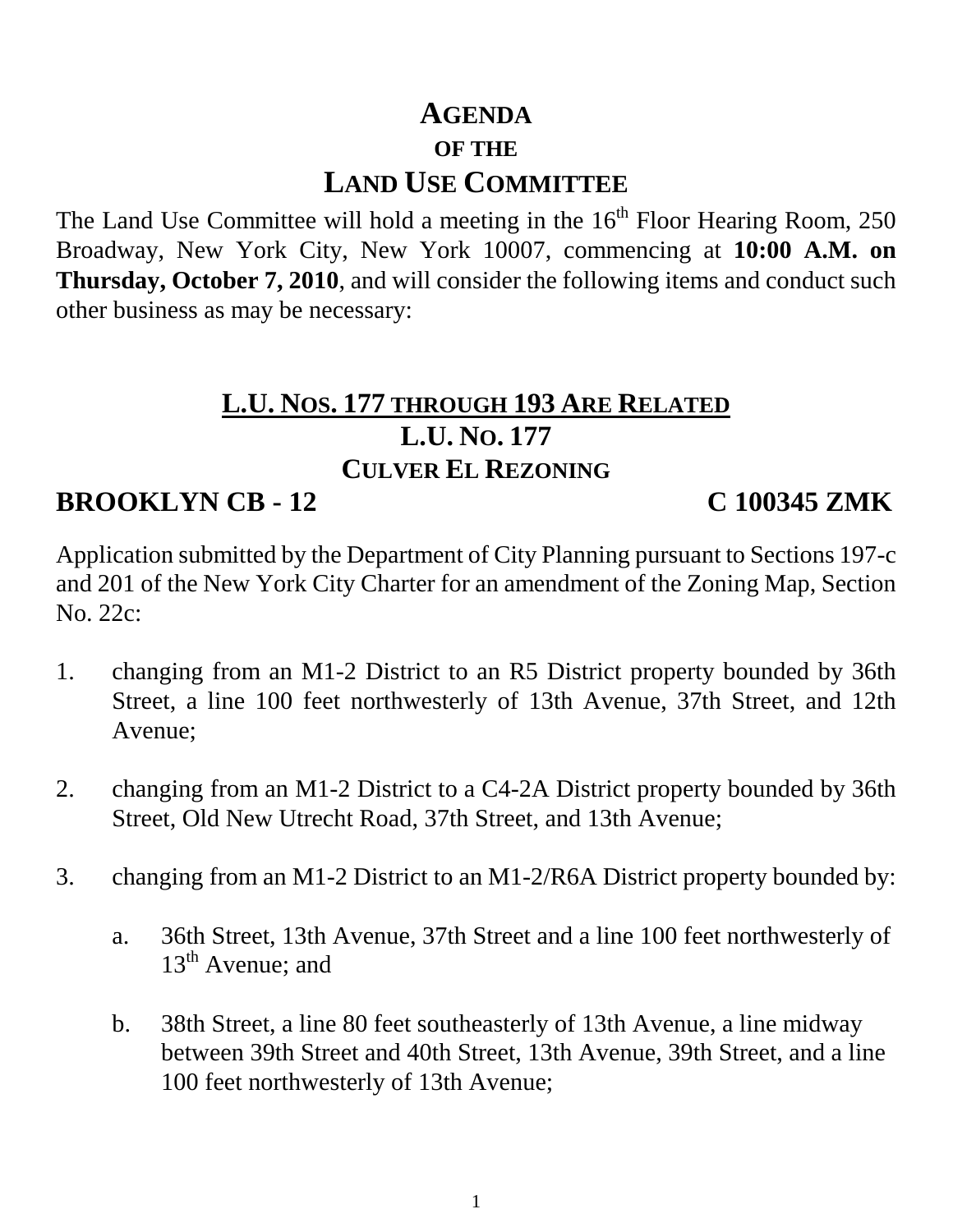- 4. changing from an M1-2 District to an M1-2/R6B District property bounded by:
	- a. 38th Street, a line 100 feet northwesterly of 13th Avenue, 39th Street, and  $12^{th}$  Avenue; and
	- b. 38th Street, 14th Avenue, a line midway between 38th Street and 39th Street, and a line 80 feet southeasterly of 13th Avenue;
- 5. changing from an M2-1 District to an M1-2/R6A District property bounded by  $37<sup>th</sup>$ Street, Old New Utrecht Road, a line 50 feet southwesterly of 37th Street, a line 80 feet southeasterly of 13th Avenue, 38th Street, a line 100 feet northwesterly of 13th Avenue, a line 50 feet southwesterly of 37th Street, and 12th Avenue:
- 6 changing from an M2-1 District to an M1-2/R6B District property bounded by:
	- a. a line 50 feet southwesterly of 37th Street, a line 100 feet northwesterly of 13<sup>th</sup> Avenue, 38th Street, and 12th Avenue; and
	- b. a line 50 feet southwesterly of 37th Street, Old New Utrecht Road, 14th Avenue, 38th Street, and a line 80 feet southeasterly of 13th Avenue;
- 7. establishing within a proposed R5 District a C2-3 District bounded by 36th Street, a line 150 feet southeasterly of 12th Avenue, a line 80 feet southwesterly of 36th Street, and 13th Avenue; and
- 8. establishing a Special Mixed Use District (MX-12) bounded by 37th Street, a line 100 feet northwesterly of 13th Avenue, 36th Street, 13th Avenue, 37th Street, Old New Utrecht Road, 14th Avenue, a line midway between 38th Street and 39th Street, a line 80 feet southeasterly of 13th Avenue, a line midway between 39th Street and 40th Street, 13th Avenue, 39th Street, and 12th Avenue;

as shown on a diagram (for illustrative purposes only) dated May 10, 2010, and subject to the conditions of CEQR Declaration E-252.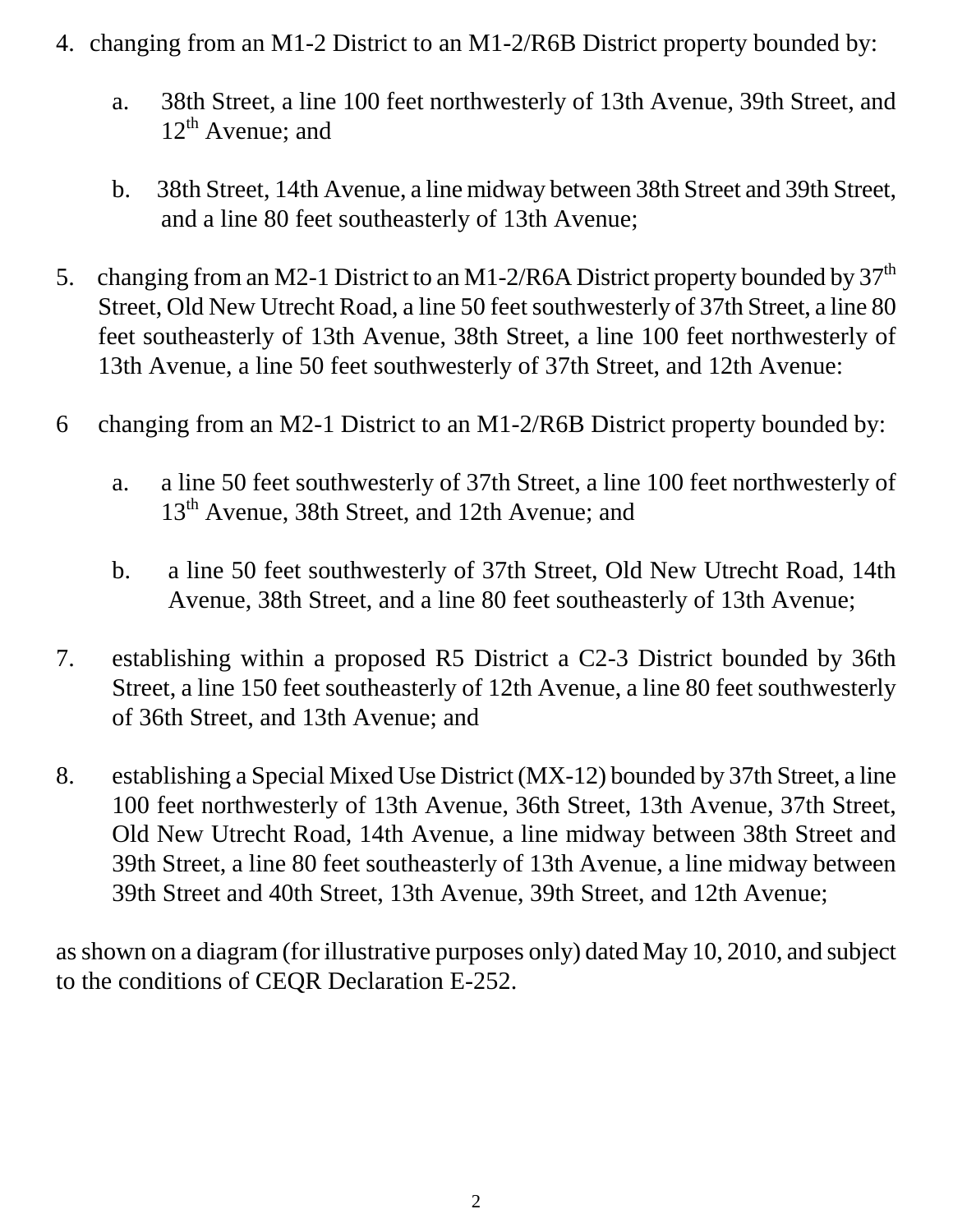### **L.U. NO. 178 CULVER EL REZONING**

## **BROOKLYN CB - 12 N 100346 ZRK**

Application submitted by the Department of City Planning pursuant to Section 201 of the New York City Charter, for an amendment of the Zoning Resolution of the City of New York, concerning Article XII, Chapter 3 (Special Mixed Use Districts), relating to the establishment of a new Special Mixed Use District.

## **L.U. NO. 179 CULVER EL REZONING**

## **BROOKLYN CB - 12 C 100347 HAK**

Application submitted by the Department of Housing Preservation and Development (HPD):

- 1) pursuant to Article 16 of the General Municipal Law of New York State for:
	- a) the designation of property located at 1284 37th Street (Block 5295, Lot 4), and 1300 37th Street (Block 5300, Lot 9), as an Urban Development Action Area; and
	- b) an Urban Development Action Area Project for such area; and
- 2) pursuant to Section 197-c of the New York City Charter for the disposition of such property to a developer to be selected by HPD;

to facilitate the development of seventeen 4-story buildings with a total of approximately 68 units of affordable housing.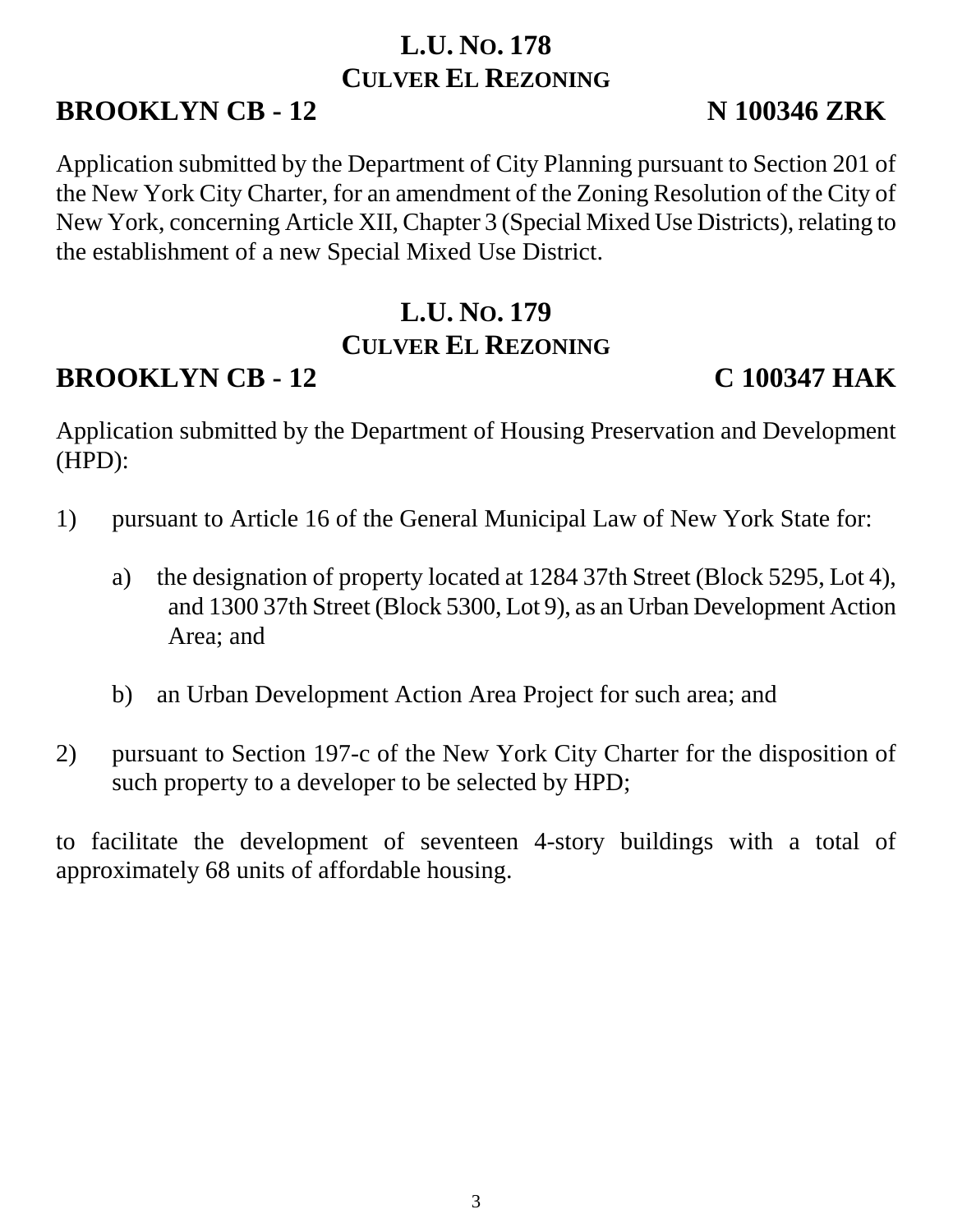### **L.U. NO. 180 CULVER EL REZONING**

## **BROOKLYN CB - 12 C 100348 ZSK**

Application submitted by the NYC Department of Housing Preservation and Development pursuant to Sections 197-c and 201 of the New York City Charter for the grant of a special permit pursuant to Section 74-681 of the Zoning Resolution to allow that portion of the railroad or transit right-of-way which has been permanently discontinued or terminated to be included in the lot area in connection with the development of two 4-story residential buildings, on property located on Block 5300, p/o Lot 9 (tentative Lots 115 & 116), in a M1-2/R6A\* District, within a Special Mixed Use District (MX-12)\*.

**\*** Note: The site is proposed to be rezoned from a M2-1 District to an M1-2/R6A (MX-12) District, under a concurrent related application (C 100345 ZMK).

## **L.U. NO. 181 CULVER EL REZONING**

## **BROOKLYN CB - 12 C 100349 ZSK**

Application submitted by the NYC Department of Housing Preservation and Development pursuant to Sections 197-c and 201 of the New York City Charter for the grant of a special permit pursuant to Section 74-681 of the Zoning Resolution to allow that portion of the railroad or transit right-of-way which has been permanently discontinued or terminated to be included in the lot area in connection with the development of an off-site accessory parking lot, on property located on Block 5300, p/o Lot 9 (Tentative Lot 114), in a M1-2/R6A\* District, within a Special Mixed Use District (MX-12)\*.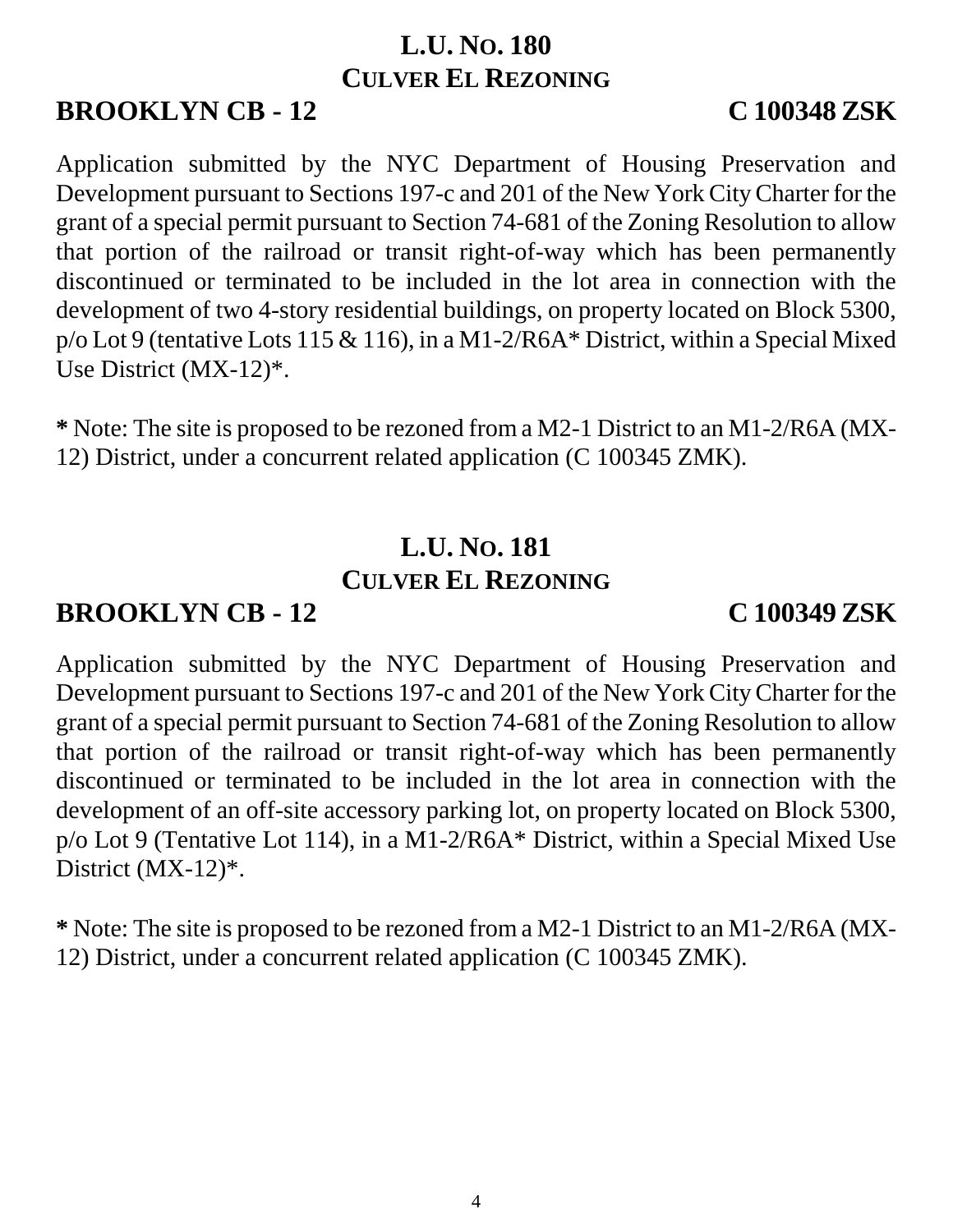### **L.U. NO. 182 CULVER EL REZONING**

## **BROOKLYN CB - 12 C 100350 ZSK**

Application submitted by the NYC Department of Housing Preservation and Development pursuant to Sections 197-c and 201 of the New York City Charter for the grant of a special permit pursuant to Section 74-681 of the Zoning Resolution to allow that portion of the railroad or transit right-of-way which has been permanently discontinued or terminated to be included in the lot area in connection with the development of two 4-story residential buildings, on property located on Block 5300, p/o Lot 9 (Tentative Lots 112 & 113), in a M1-2/R6A\* District, within a Special Mixed Use District (MX-12)\*.

**\*** Note: The site is proposed to be rezoned from a M2-1 District to an M1-2/R6A (MX-12) District, under a concurrent related application (C 100345 ZMK).

## **L.U. NO. 183 CULVER EL REZONING**

## **BROOKLYN CB - 12 C 100351 ZSK**

Application submitted by the NYC Department of Housing Preservation and Development pursuant to Sections 197-c and 201 of the New York City Charter for the grant of a special permit pursuant to Section 74-681 of the Zoning Resolution to allow that portion of the railroad or transit right-of-way which has been permanently discontinued or terminated to be included in the lot area in connection with the development of a 4-story residential buildings, on property located on Block 5300, p/o Lot 9 (Tentative Lot 111), in a M1-2/R6A\* District, within a Special Mixed Use District (MX-12)<sup>\*</sup>.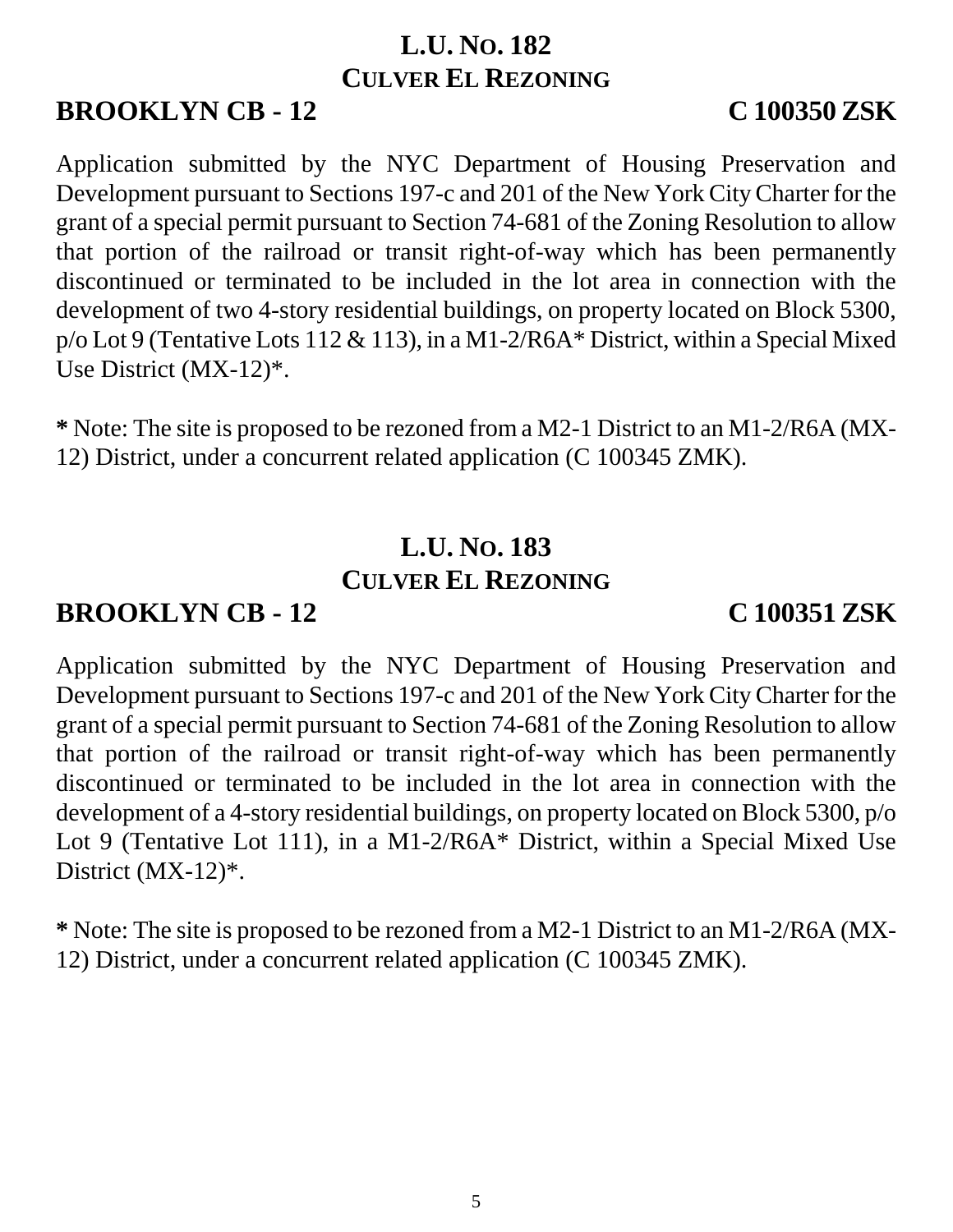### **L.U. NO. 184 CULVER EL REZONING**

## **BROOKLYN CB - 12 C 100352 ZSK**

Application submitted by the NYC Department of Housing Preservation and Development pursuant to Sections 197-c and 201 of the New York City Charter for the grant of a special permit pursuant to Section 74-681 of the Zoning Resolution to allow that portion of the railroad or transit right-of-way which has been permanently discontinued or terminated to be included in the lot area in connection with the development of a 4-story residential buildings, on property located on Block 5300, p/o Lot 9 (Tentative Lot 110), in a M1-2/R6A\* District, within a Special Mixed Use District (MX-12)\*.

**\*** Note: The site is proposed to be rezoned from a M2-1 District to an M1-2/R6A (MX-12) District, under a concurrent related application (C 100345 ZMK).

## **L.U. NO. 185 CULVER EL REZONING**

## **BROOKLYN CB - 12 C 100353 ZSK**

Application submitted by the NYC Department of Housing Preservation and Development pursuant to Sections 197-c and 201 of the New York City Charter for the grant of a special permit pursuant to Section 74-681 of the Zoning Resolution to allow that portion of the railroad or transit right-of-way which has been permanently discontinued or terminated to be included in the lot area in connection with the development of two 4-story residential buildings, on property located on Block 5300, p/o Lot 9 (Tentative Lots 9 & 109), in a M1-2/R6A\* District, within a Special Mixed Use District (MX-12)\*.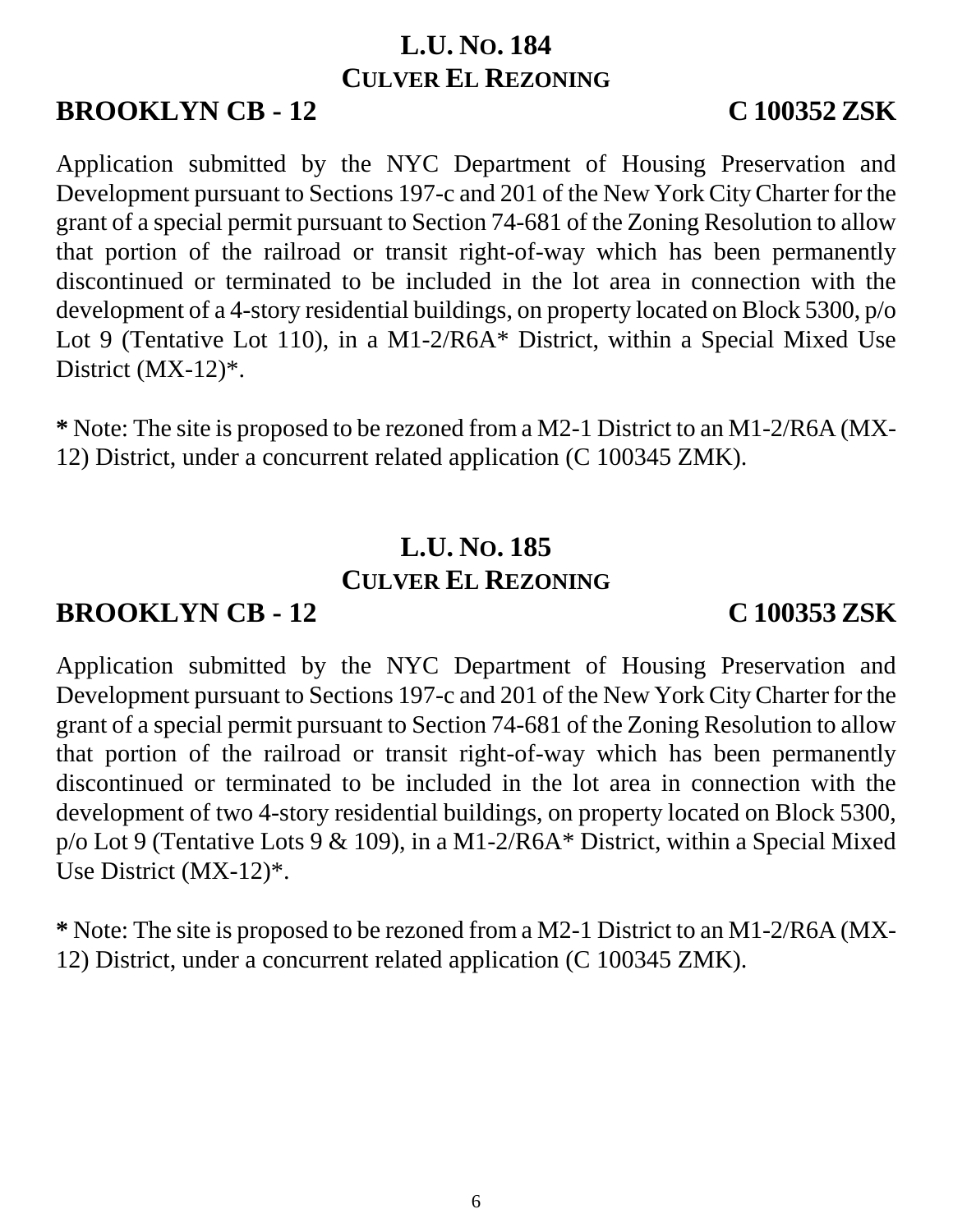### **L.U. NO. 186 CULVER EL REZONING**

## **BROOKLYN CB - 12 C 100354 ZSK**

Application submitted by the NYC Department of Housing Preservation and Development pursuant to Sections 197-c and 201 of the New York City Charter for the grant of a special permit pursuant to Section 74-681 of the Zoning Resolution to allow that portion of the railroad or transit right-of-way which has been permanently discontinued or terminated to be included in the lot area in connection with the development of two 4-story residential buildings, on property located on Block 5295, p/o Lot 4 (Tentative Lots 112 & 113), in a M1-2/R6A\* District, within a Special Mixed Use District (MX-12)\*.

**\*** Note: The site is proposed to be rezoned from a M2-1 District to an M1-2/R6A (MX-12) District, under a concurrent related application (C 100345 ZMK).

## **L.U. NO. 187 CULVER EL REZONING**

## **BROOKLYN CB - 12 C 100355 ZSK**

Application submitted by the NYC Department of Housing Preservation and Development pursuant to Sections 197-c and 201 of the New York City Charter for the grant of a special permit pursuant to Section 74-681 of the Zoning Resolution to allow

that portion of the railroad or transit right-of-way which has been permanently discontinued or terminated to be included in the lot area in connection with the development of a 4-story residential building, on property located on Block 5295, p/o Lot 4 (Tentative Lot 111), in a M1-2/R6A\* District, within a Special Mixed Use District (MX-12)\*.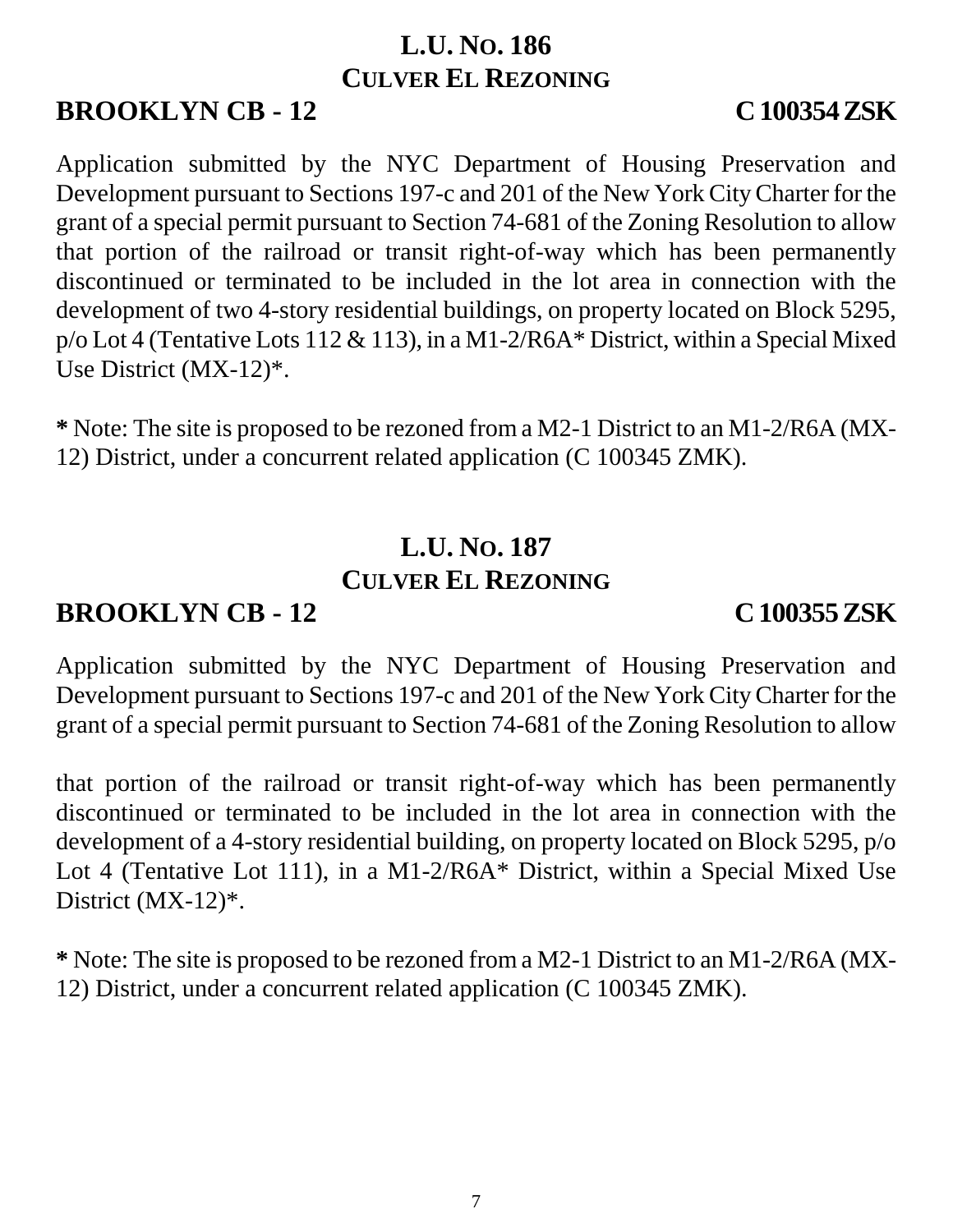### **L.U. NO. 188 CULVER EL REZONING**

## **BROOKLYN CB - 12 C 100356 ZSK**

Application submitted by the NYC Department of Housing Preservation and Development pursuant to Sections 197-c and 201 of the New York City Charter for the grant of a special permit pursuant to Section 74-681 of the Zoning Resolution to allow that portion of the railroad or transit right-of-way which has been permanently discontinued or terminated to be included in the lot area in connection with the development of an off-site accessory parking lot, on property located on Block 5295, p/o Lot 4 (Tentative Lot 110), in a M1-2/R6A\* District, within a Special Mixed Use District (MX-12)<sup>\*</sup>.

**\*** Note: The site is proposed to be rezoned from a M2-1 District to an M1-2/R6A (MX-12) District, under a concurrent related application (C 100345 ZMK).

## **L.U. NO. 189 CULVER EL REZONING**

## **BROOKLYN CB - 12 C 100357 ZSK**

Application submitted by the NYC Department of Housing Preservation and Development pursuant to Sections 197-c and 201 of the New York City Charter for the grant of a special permit pursuant to Section 74-681 of the Zoning Resolution to allow that portion of the railroad or transit right-of-way which has been permanently discontinued or terminated to be included in the lot area in connection with the development of an off-site accessory parking lot, on property located on Block 5295, p/o Lot 4 (Tentative Lot 109), in a M1-2/R6A\* District, within a Special Mixed Use District (MX-12)\*.

**\*** Note: The site is proposed to be rezoned from a M2-1 District to an M1-2/R6A (MX-12) District, under a concurrent related application (C 100345 ZMK).

### **L.U. NO. 190 CULVER EL REZONING**

## **BROOKLYN CB - 12 C 100358 ZSK**

Application submitted by the NYC Department of Housing Preservation and Development pursuant to Sections 197-c and 201 of the New York City Charter for the grant of a special permit pursuant to Section 74-681 of the Zoning Resolution to allow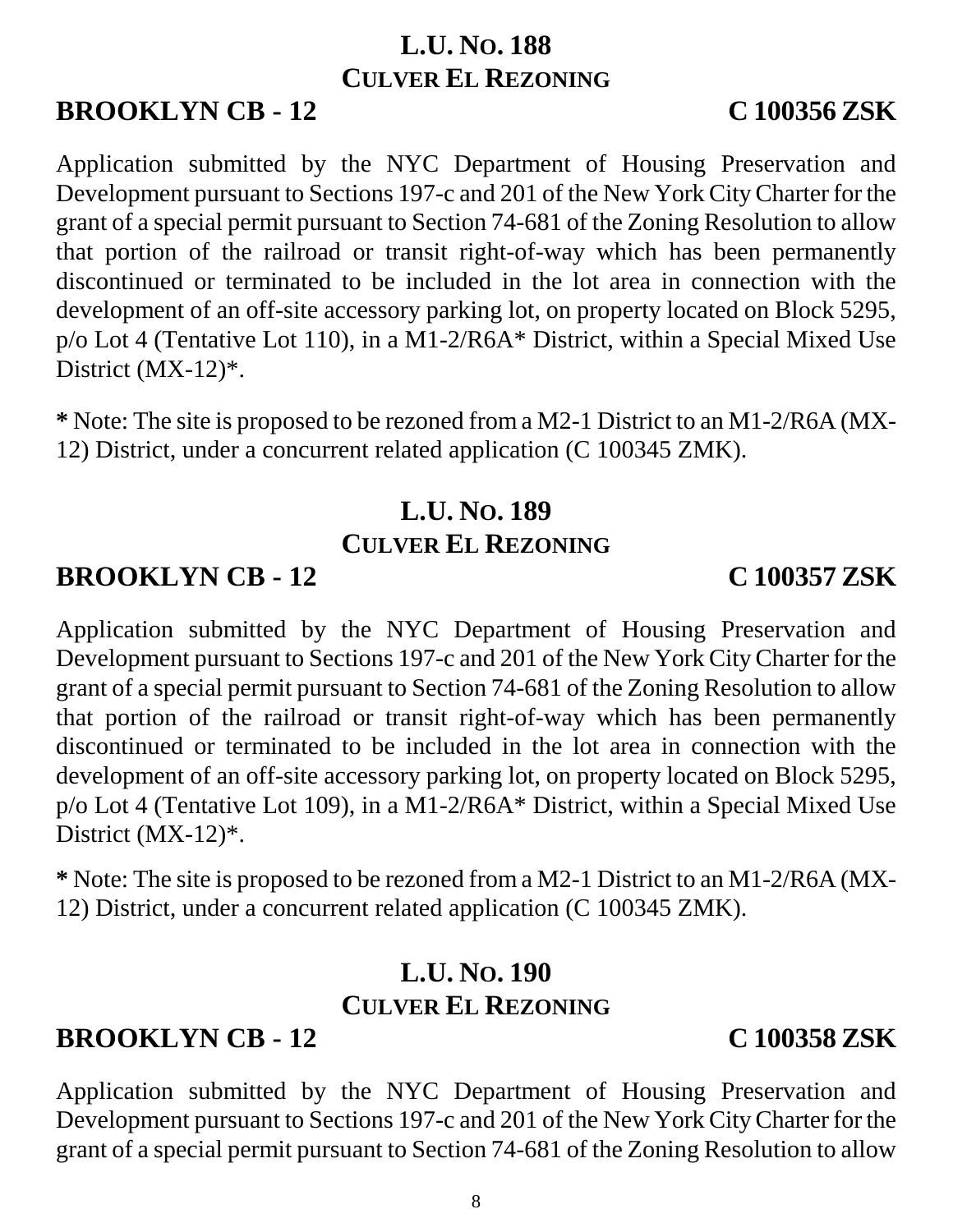that portion of the railroad or transit right-of-way which has been permanently discontinued or terminated to be included in the lot area in connection with the development of two 4-story residential buildings, on property located on Block 5295, p/o Lot 4 (Tentative Lots 107 & 108), in a M1-2/R6A\* District, within a Special Mixed Use District (MX-12)\*.

**\*** Note: The site is proposed to be rezoned from a M2-1 District to an M1-2/R6A (MX-12) District, under a concurrent related application (C 100345 ZMK).

### **L.U. NO. 191 CULVER EL REZONING**

### **BROOKLYN CB - 12 C 100359 ZSK**

Application submitted by the NYC Department of Housing Preservation and Development pursuant to Sections 197-c and 201 of the New York City Charter for the grant of a special permit pursuant to Section 74-681 of the Zoning Resolution to allow that portion of the railroad or transit right-of-way which has been permanently discontinued or terminated to be included in the lot area in connection with the development of a 4-story residential building, on property located on Block 5295, p/o Lot 4 (Tentative Lot 106), in a M1-2/R6A\* District, within a Special Mixed Use District (MX-12)\*.

**\*** Note: The site is proposed to be rezoned from a M2-1 District to an M1-2/R6A (MX-12) District, under a concurrent related application (C 100345 ZMK).

### **L.U. NO. 192 CULVER EL REZONING**

### **BROOKLYN CB - 12 C 100360 ZSK**

Application submitted by the NYC Department of Housing Preservation and Development pursuant to Sections 197-c and 201 of the New York City Charter for the grant of a special permit pursuant to Section 74-681 of the Zoning Resolution to allow

that portion of the railroad or transit right-of-way which has been permanently discontinued or terminated to be included in the lot area in connection with the development of a 4-story residential building, on property located on Block 5295, p/o Lot 4 (Tentative Lot 105), in a M1-2/R6A\* District, within a Special Mixed Use District (MX-12)<sup>\*</sup>.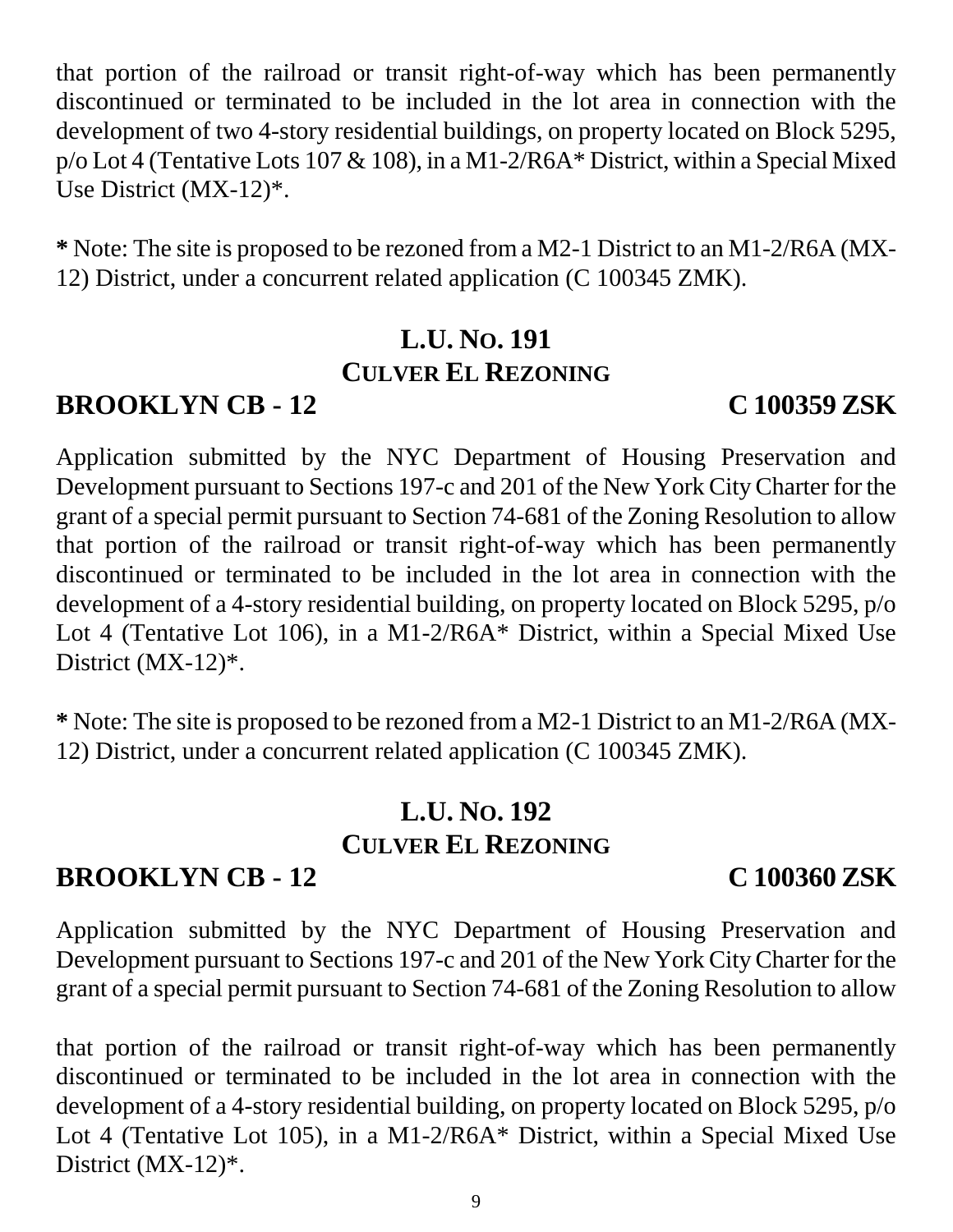**\*** Note: The site is proposed to be rezoned from a M2-1 District to an M1-2/R6A (MX-12) District, under a concurrent related application (C 100345 ZMK).

### **L.U. NO. 193 CULVER EL REZONING**

## **BROOKLYN CB - 12 C 100361 ZSK**

Application submitted by the NYC Department of Housing Preservation and Development pursuant to Sections 197-c and 201 of the New York City Charter for the grant of a special permit pursuant to Section 74-681 of the Zoning Resolution to allow that portion of the railroad or transit right-of-way which has been permanently discontinued or terminated to be included in the lot area in connection with the development of two 4-story residential buildings, on property located on Block 5295, p/o Lot 4 (Tentative Lots 4 & 104), in a M1-2/R6A\* District, within a Special Mixed Use District (MX-12)\*.

**\*** Note: The site is proposed to be rezoned from a M2-1 District to an M1-2/R6A (MX-12) District, under a concurrent related application (C 100345 ZMK).

## **L.U. NOS. 194 THROUGH 196 ARE RELATED L.U. NO. 194 SUGAR HILL**

### **MANHATTAN CB - 9 C 100274 PPM**

Application submitted by the Department of Citywide Administrative Services (DCAS), pursuant to Section 197-c of the New York City Charter, for the disposition to the Broadway Housing Development Fund Company, Inc., of a surface easement located at 882 St. Nicholas Avenue, on the southeast corner of 155th Street and St. Nicholas Avenue, (Block 2069, part of Lot 26).

## **L.U. NO. 195 SUGAR HILL**

### **MANHATTAN CB - 9 C 100275 PQM**

Application submitted by the Department of Citywide Administrative Services and the Department of Environmental Protection, pursuant to Section 197-c of the New York City Charter for the acquisition of a surface easement generally bounded by West 155<sup>th</sup> Street, St. Nicholas Avenue and St. Nicholas Place (Block 2069, p/o Lot 21), to facilitate vehicular parking, access, storage and emergency staging.

10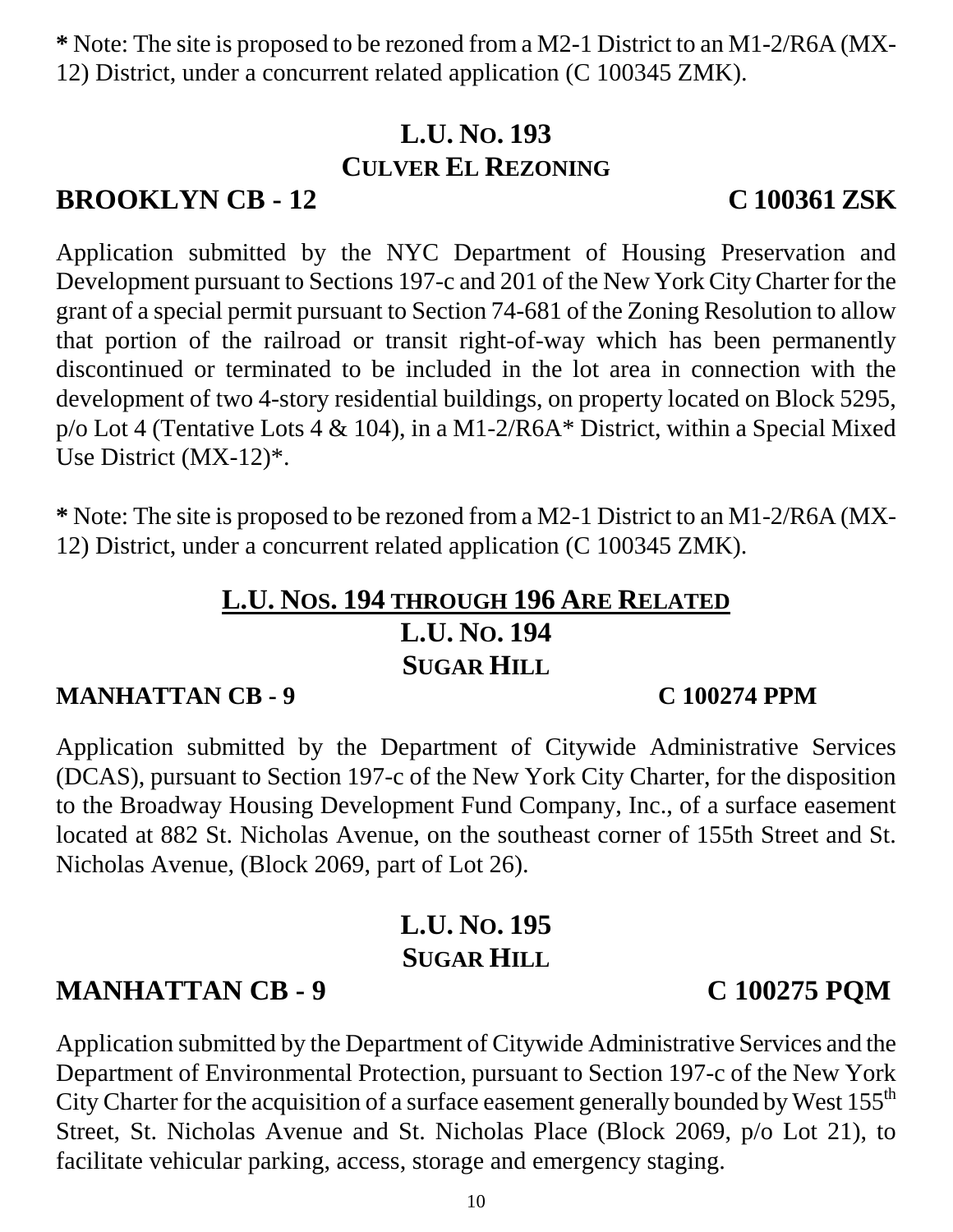## **L.U. NO. 196 SUGAR HILL**

## **MANHATTAN CB - 9 C 100277 ZMM**

Application submitted by Broadway Housing Development Fund Company pursuant to Sections 197-c and 201 of the New York City Charter for an amendment of the Zoning Map, Section No. 3b:

- 1. changing from an R7-2 District to an R8A District property bounded by a line 100 feet southwesterly of West 155th Street, a line perpendicular to the southwesterly street line of West 155th Street distant 205 feet southeasterly (as measured along the street line) from the point of intersection of the southeasterly street line of St. Nicholas Avenue and the southwesterly street line of West 155th Street, a line 150 feet southwesterly of West  $155<sup>th</sup>$  Street and St. Nicholas Avenue; and
- 2. changing from a C8-3 District to an R8A District property bounded by West 155th Street, a line perpendicular to the southwesterly street line of West 155th Street distant 205 feet southeasterly (as measured along the street line) from the point of intersection of the southeasterly street line of St. Nicholas Avenue and the southwesterly street line of West 155th Street, a line 100 feet southwesterly of West 155th Street, and St. Nicholas Avenue;

as shown on a diagram (for illustrative purposes only) dated June 7, 2010, and subject to the conditions of CEQR Declaration E-256.

# **L.U. NO. 213 HIGH HAWK REZONING**

### **BRONX CB - 3 C070550ZMX**

Application submitted by High Hawk, LLC pursuant to Sections 197-c and 201 of the New York City Charter for an amendment of the Zoning Map, Section No. 3d:

- 1. changing from a C8-3 District to an R7-1 District property bounded by Boston Road, Hoe Avenue, and East 174th Street; and
- 2. establishing within the proposed R7-1 District a C2-4 District on property bounded by Boston Road, Hoe Avenue, and East 174th Street;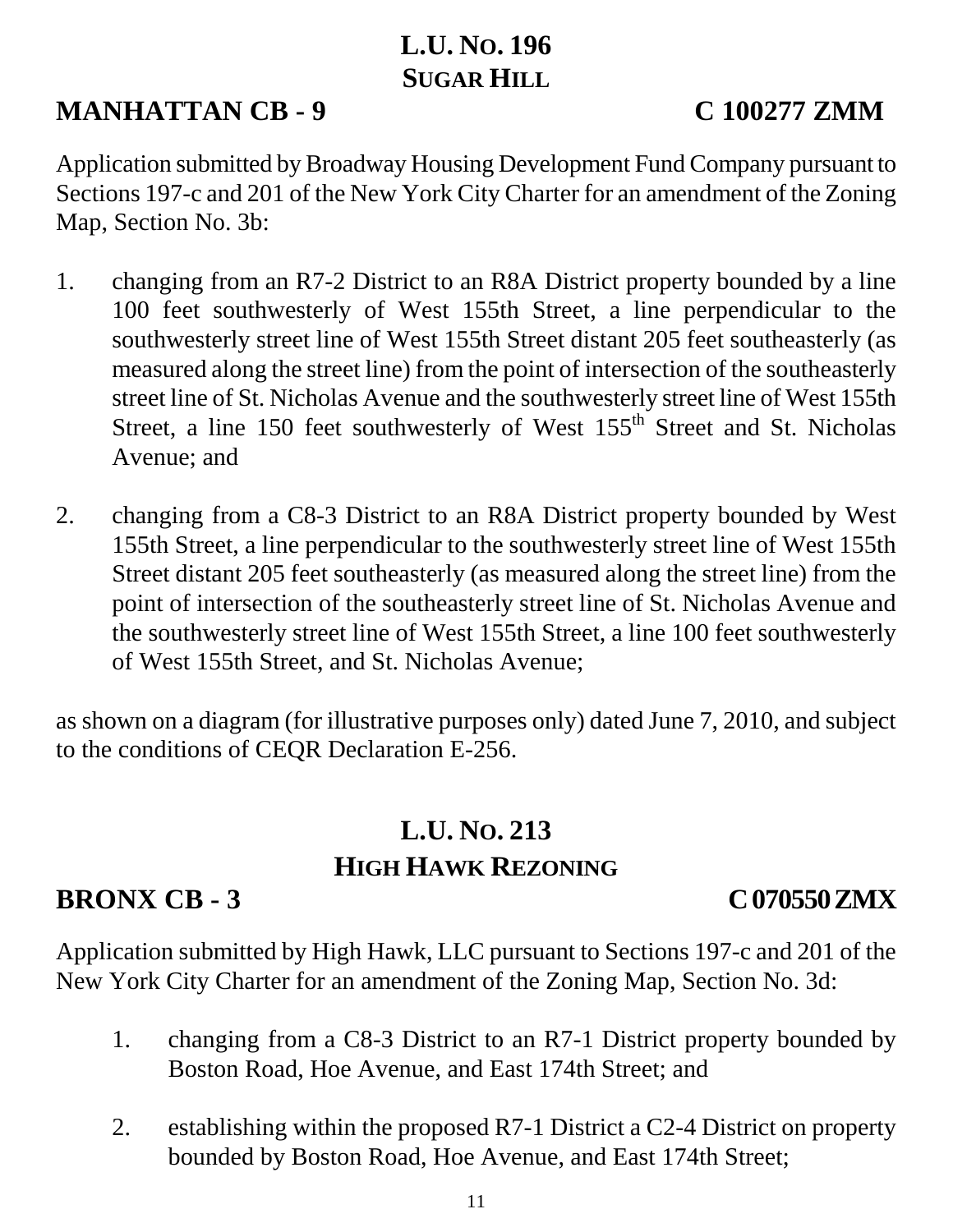12

as shown on a diagram (for illustrative purposes only) dated May 10, 2010 and subject to the conditions of CEQR Declaration E- 251.

## **L.U. NO. 214 DOS GARAGE**

## **BROOKLYN CB - 1 C 100258 PQK**

Application submitted by the Department of Sanitation and the Department of Citywide Administrative Services, pursuant to Section 197-c of the New York City Charter, for the acquisition of property located at 525 Johnson Avenue (Block 2987, Lot 16), Community District 1, for continued use as a garage.

### **L.U. NO. 215 DOS GARAGE/PARKING LOT BROOKLYN CB - 1 C 100264 PQK**

Application submitted by the Department of Sanitation and the Department of Citywide Administrative Services, pursuant to Section 197-c of the New York City Charter, for the acquisition of property located at 145 Randolph Street (Block 2976, Lot 45), for continued use as parking lot.

# **L.U. NO. 216 EAST END BAR & GRILL**

## **MANHATTAN CB - 8 20115161 TCM**

Application pursuant to Section 20-226 of the Administrative Code of the City of New York, concerning the petition of Jasper Hospitality LLC, d/b/a East End Bar & Grill, for a revocable consent to establish, maintain and operate an unenclosed sidewalk café located at 1664 First Avenue.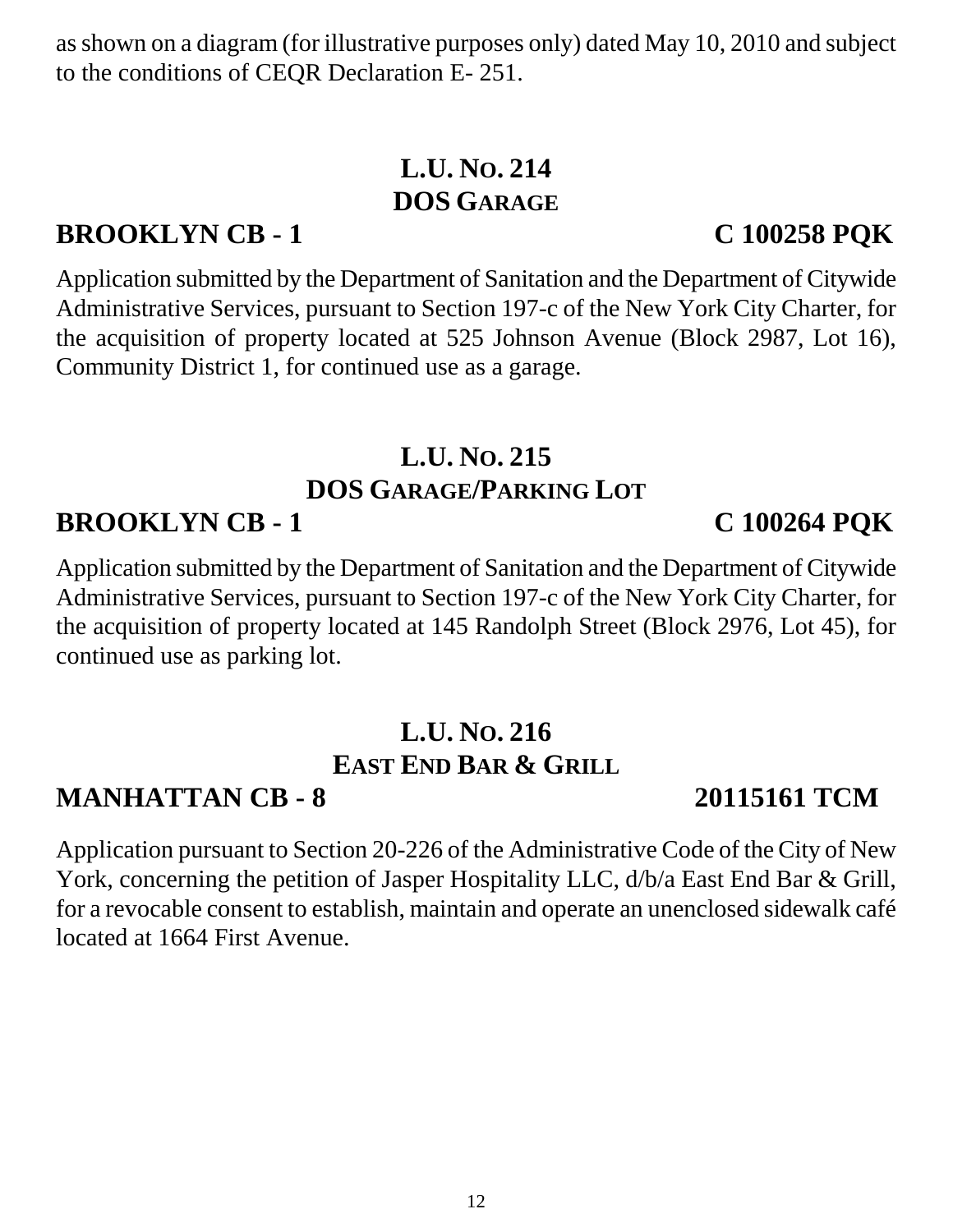## **L.U. NO. 219 3500 PARK AVENUE**

### **BRONX CB - 3 C080129ZMX**

Application submitted by 3500 Park Avenue, LLC Associates pursuant to Sections 197-c and 201 of the New York City Charter for an amendment of the Zoning Map, Section No. 3d:

- 1. changing from an M1-1 District to an R7-1 District property bounded by East 168th Street, a line midway between Park Avenue and Washington Avenue, a line 100 feet southwesterly of East 168th Street and Park Avenue; and
- 2. establishing within an existing and proposed R7-1 District a C2-4 District bounded by East 168th Street, Washington Avenue, a line 100 feet southwesterly of East 168th Street, and Park Avenue;

as shown on a diagram (for illustrative purposes only) dated June 7, 2010 and subject to the conditions of CEQR Declaration E- 259.

### **L.U. NO. 220**

## **THE CROSSING AT SOUTHERN BOULEVARD BRONX CB - 2 C100036ZMX**

Application submitted by Crossings Partners LLC pursuant to Sections 197-c and 201 of the New York City Charter for an amendment of the Zoning Map, Section No. 6c:

- 1. eliminating from within an existing R7-1 District a C2-4 District bounded by Southern Boulevard, Hunts Point Avenue, Bruckner Boulevard, a line 200 feet northeasterly of Barretto Street, a line midway between Southern Boulevard and Bruckner Boulevard, and a line 400 feet northeasterly of Barretto Street; and
- 2. changing from an R7-1 District to a C4-5X District property bounded by Southern Boulevard, East 163rd Street, Bruckner Boulevard, a line 200 feet northeasterly of Barretto Street, a line midway between Southern Boulevard and Bruckner Boulevard, and a line 400 feet northeasterly of Barretto Street;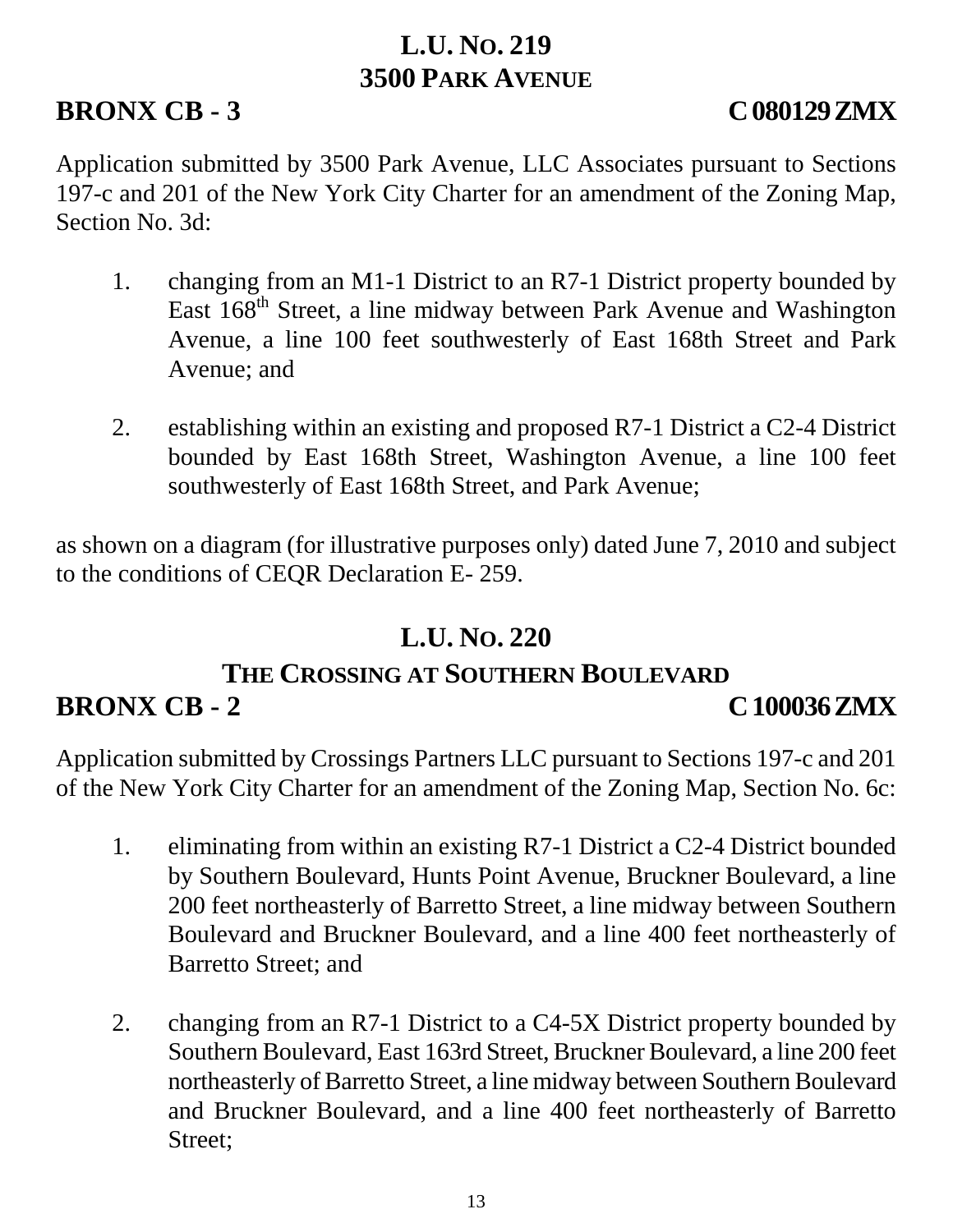as shown on a diagram (for illustrative purposes only) dated June 7, 2010 and subject to the conditions of CEQR Declaration E-258.

### **L.U. NOS. 221 AND 222 ARE RELATED L.U. NO. 221 NORTH TRIBECA REZONING MANHATTAN CB - 1 C 100369 ZMM**

Application submitted by the NYC Department of City Planning pursuant to Sections 197-c and 201 of the New York City Charter for an amendment of the Zoning Map, Section No. 12a, changing from an M1-5 District to a C6-2A District, property bounded by Canal Street, Hudson Street, Vestry Street and its easterly centerline prolongation, Canal Street, Broadway, Walker Street, West Broadway, North Moore Street, a line 100 feet westerly of Varick Street, Ericsson Place, Beach Street, Greenwich Street, Hubert Street, Washington Street, Watts Street, and West Street, as shown on a diagram (for illustrative purposes only) dated June 7, 2010.

### **L.U. NO. 222 NORTH TRIBECA REZONING MANHATTAN CB - 1 N 100370(A) ZRM**

Application submitted by the Department of City Planning pursuant to Section 201 of the New York City Charter, and proposed for modification pursuant to Section 2-06 (c)(1) of the Uniform Land Use Review Procedure, for an amendment of the Zoning Resolution of the City of New York, concerning Article XI, Chapter I (Special Tribeca Mixed Use District).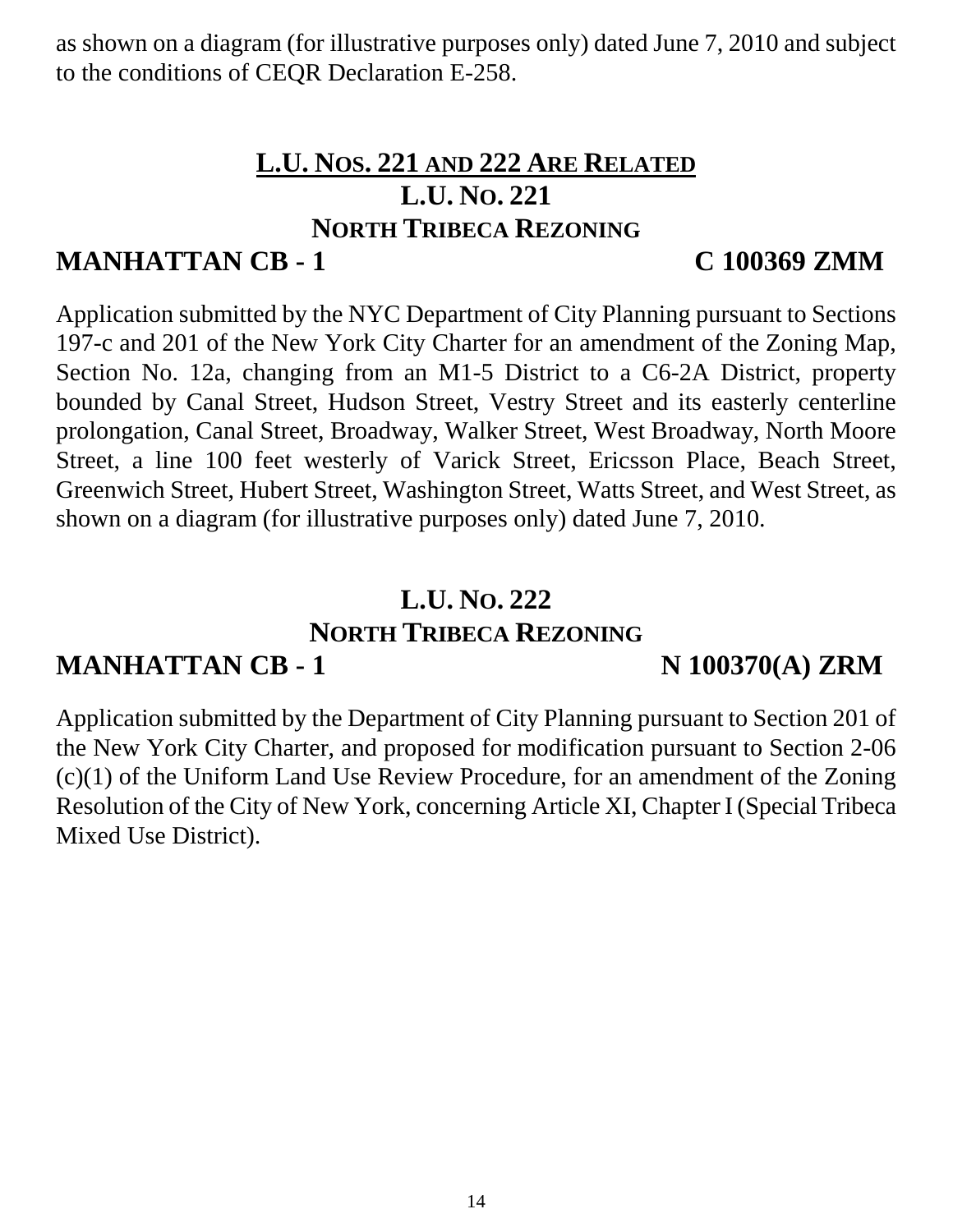## **L.U. NOS. 223 AND 224 RELATED L.U. NO. 223 THIRD AVENUE/TREMONT AVENUE REZONING BRONX CB - 6 C100407ZMX**

Application submitted by the Department of City Planning pursuant to Sections 197-c and 201 of the New York City Charter for an amendment of the Zoning Map, Section Nos. 3c and 3d:

- 1. eliminating from within an existing R7-1 District a C1-4 District bounded by East 178th Street, Hughes Avenue, a line 100 feet northeasterly of East Tremont Avenue, Clinton Avenue, a line 150 feet northeasterly of East Tremont Avenue, Marmion Avenue, a line 100 feet southwesterly of East Tremont Avenue, Arthur Avenue, East Tremont Avenue, Third Avenue, a line 100 feet southwesterly of East 178th Street, and a line midway between Third Avenue and Monterey Avenue;
- 2. eliminating from within an existing R7-1 District a C2-4 District bounded by:
	- a. East 189th Street, Park Avenue (northwesterly portion), East 188th Street, and Webster Avenue; and
	- b. Quarry Road, East 181st Street, Monterey Avenue and its southwesterly centerline prolongation, a line 100 feet southwesterly of East 180th Street, and Third Avenue;
- 3. changing from an R7-1 District to an R5 District property bounded by:
	- a. East 186th Street, Washington Avenue, a line midway between East 185<sup>th</sup> Street and East 186th Street, a line 300 feet southeasterly of Park Avenue (southeasterly portion), a line midway between East 184th Street and East 185th Street, Washington Avenue, East 184th Street, a line 100 feet southeasterly of Park Avenue (southeasterly portion), a line 130 feet northeasterly of East 184th Street, and Park Avenue (southeasterly portion); and
	- b. East 180th Street, Bathgate Avenue, a line 330 feet northeasterly of East 179th Street, a line midway between Bathgate Avenue and Third Avenue, a line 110 feet northeasterly of East 178th Street, Bathgate Avenue, East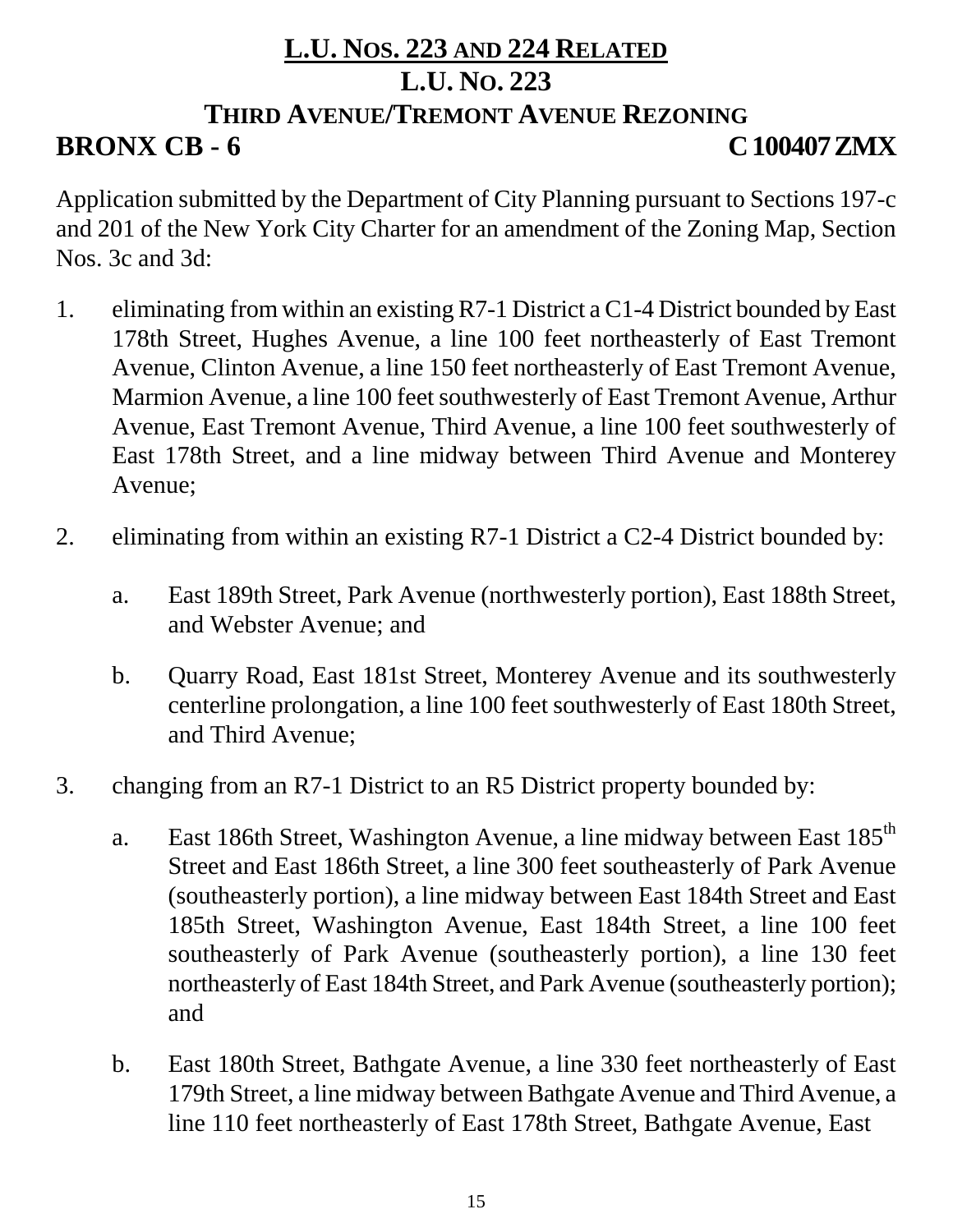179th Street, Washington Avenue, a line 220 feet northeasterly of East 178th Street, and a line midway between Park Avenue (southeasterly portion) and Washington Avenue;

- 4. changing from an R7-1 District to an R6A District property bounded by:
	- a. Cyrus Place, a line 100 feet westerly of Third Avenue, a line 170 feet southeasterly of Park Avenue (southeasterly portion), a line midway between Cyrus Place and East 187th Street, a line 100 feet westerly of Third Avenue, a line 250 feet southeasterly of Park Avenue (southeasterly portion), East 187th Street, a line 100 feet northwesterly of Washington Avenue, East 186th Street, and Park Avenue (southeasterly portion);
	- b. Park Avenue (southeasterly portion), a line 130 feet northeasterly of East 184th Street, a line 100 feet southeasterly of Park Avenue (southeasterly portion), East 184th Street, Washington Avenue, a line midway between East 184th Street and East 185th Street, a line 300 feet southeasterly of Park Avenue (southeasterly portion), a line midway between East 185th Street and East 186th Street, Washington Avenue, East 185th Street, Bassford Avenue, East 184th Street, a line 130 feet northwesterly of Third Avenue, East 181st Street, Bathgate Avenue, East 180th Street, a line midway between Park Avenue (southeasterly portion) and Washington Avenue, and East 183rd Street;
	- c. East 179th Street, Bathgate Avenue, a line 110 feet northeasterly of East 178th Street, a line midway between Bathgate Avenue and Third Avenue, a line 220 feet southwesterly of East 178th Street, Washington Avenue, a line 150 feet northeasterly of East Tremont Avenue, a line 100 feet northwesterly of Washington Avenue, a line 240 feet southwesterly of East 178th Street, a line midway between Park Avenue (southeasterly portion) and Washington Avenue, a line 220 feet northeasterly of East 178th Street, and Washington Avenue; and
	- d. East 180th Street, a line midway between Bathgate Avenue and Third Avenue, a line 330 feet northeasterly of East 179th Street, and Bathgate Avenue;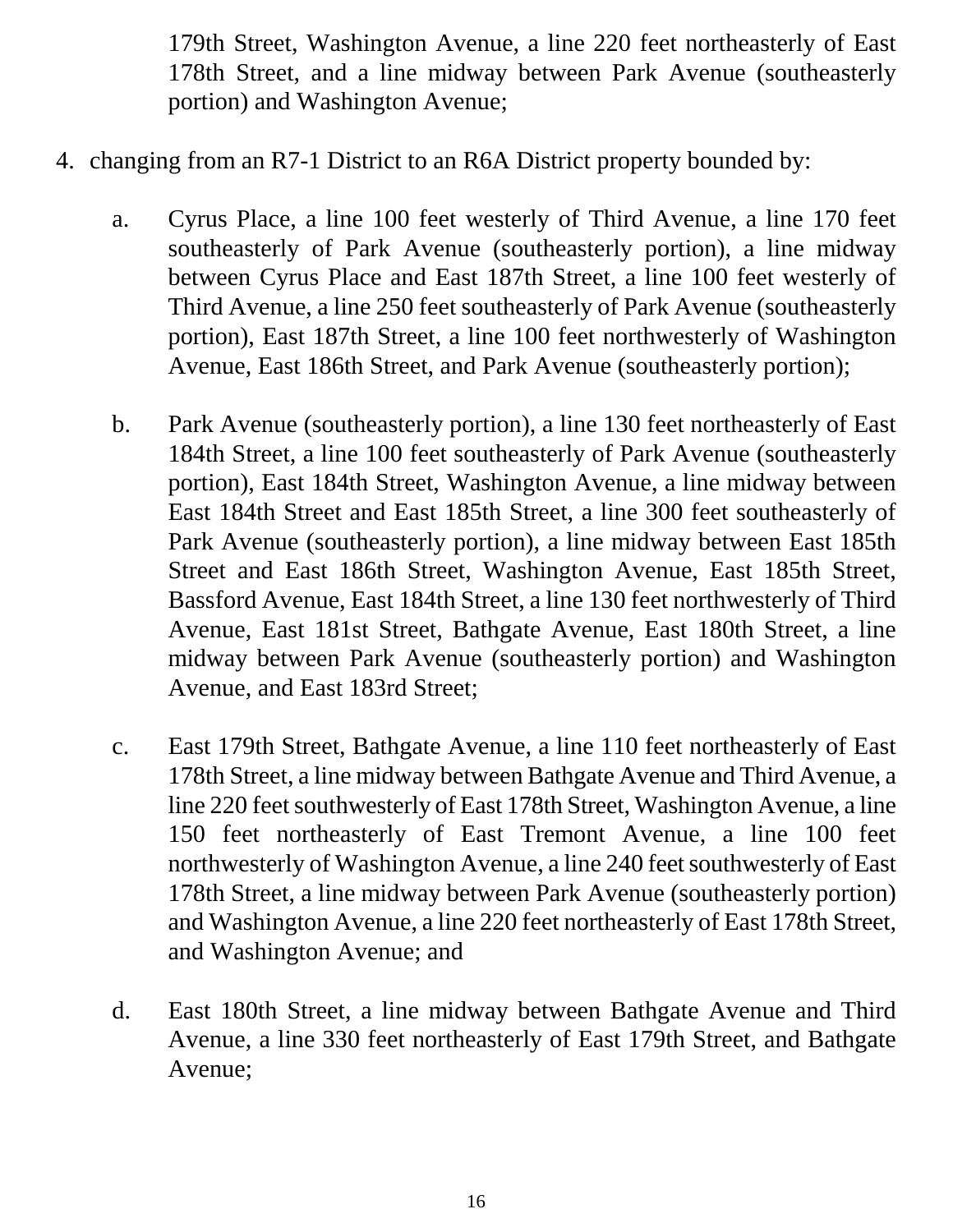- 5. changing from a C4-4 District to an R6A District property bounded by a line 150 feet northeasterly of East Tremont Avenue, Washington Avenue, a line 340 feet southwesterly of East 178th Street, and a line 100 feet northwesterly of Washington Avenue;
- 6. changing from an C8-3 District to an R6A District property bounded by:
	- a. Cyrus Place, a line 170 feet southeasterly of Park Avenue (southeasterly portion), and a line 100 feet westerly of Third Avenue; and
	- b. a line midway between Cyrus Place and East 187th Street, a line 250 feet southeasterly of Park Avenue (southeasterly portion), and a line 100 feet westerly of Third Avenue;
- 7. changing from an R7-1 District to an R7X District property bounded by Marmion Avenue, a line 100 feet northeasterly of East Tremont Avenue, Honeywell Avenue, a line 150 feet northeasterly of East Tremont Avenue, Daly Avenue, and a line 100 feet southwesterly of East Tremont Avenue;
- 8. changing from an R7-1 District to a C4-4A District property bounded by:
	- a. East 181st Street, Monterey Avenue and its southwesterly centerline prolongation, a line 100 feet southwesterly of East 180th Street, and Third Avenue;
	- b. East 181st Street, a line 100 feet northwesterly of Third Avenue, East  $180<sup>th</sup>$ Street, and Bathgate Avenue; and
	- c. Belmont Avenue, a line 100 feet northeasterly of East Tremont Avenue, Clinton Avenue, a line 150 feet northeasterly of East Tremont Avenue, Marmion Avenue, a line 100 feet southwesterly of East Tremont Avenue, Belmont Avenue, and East Tremont Avenue;
- 9. changing from a C8-3 District to a C4-4A District property bounded by East  $181<sup>st</sup>$ Street, Third Avenue, a line 330 feet northeasterly of East 179th Street, a line midway between Bathgate Avenue and Third Avenue, and a line 100 feet northwesterly of Third Avenue;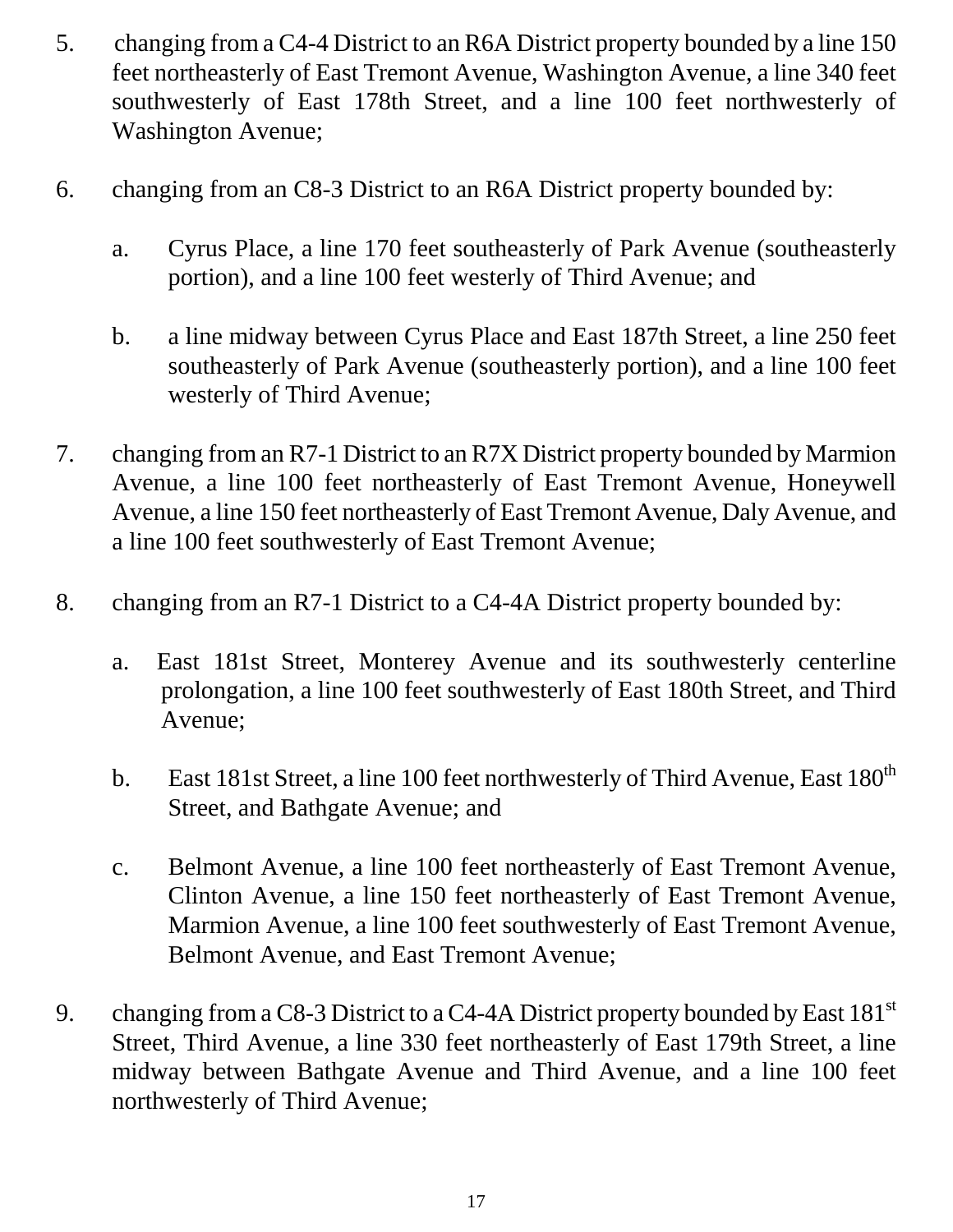- 10. changing from an R7-1 District to a C4-4D District property bounded by East 184th Street, a line 100 feet northwesterly of Third Avenue, East 181st Street, and a line 130 feet northwesterly of Third Avenue;
- 11. changing from a C8-3 District to a C4-4D District property bounded by East 184<sup>th</sup> Street, Third Avenue, East 181st Street, and a line 100 feet northwesterly of Third Avenue;
- 12. changing from an R7-1 District to a C4-5X District property bounded by:
	- a. East 189th Street, Park Avenue (southeasterly portion), East 188th Street, and Webster Avenue;
	- b. Third Avenue, a line 100 feet southwesterly of East 178th Street, a line midway between Third Avenue and Monterey Avenue, a line 110 feet northeasterly of East 178th Street, Monterey Avenue, East 178th Street, Hughes Avenue, a line 100 feet northeasterly of East Tremont Avenue, Belmont Avenue, East Tremont Avenue, Belmont Avenue, a line 100 feet southwesterly of East Tremont Avenue, Arthur Avenue, and East Tremont Avenue;
	- c. Washington Avenue, a line 220 feet southwesterly of East 178th Street, a line midway between Bathgate Avenue and Third Avenue, and a line 150 feet northeasterly of East Tremont Avenue; and
	- d. a line 240 feet southwesterly of East 178th Street, a line 100 feet northwesterly of Washington Avenue, a line 150 feet northeasterly of East Tremont Avenue, and a line midway between Park Avenue (southeasterly portion) and Washington Avenue;
- 13. changing from a C4-4 District to a C4-5X District property bounded by Webster Avenue, a line 150 feet northeasterly of East Tremont Avenue, the northwesterly boundary line of a railroad right-of-way (New York and Harlem R.R. Division), a line 150 feet northeasterly of East Tremont Avenue, a line 100 feet northwesterly of Washington Avenue, a line 340 feet southwesterly of East 178th Street, Washington Avenue, a line 150 feet northeasterly of East Tremont Avenue, Third Avenue, a line 330 feet northeasterly of East 176th Street, Bathgate Avenue, a line 150 feet southwesterly of East Tremont Avenue, a line 220 feet northeasterly of East 176th Street, Washington Avenue, a line 150 feet southwesterly of East Tremont Avenue, a line 200 feet northwesterly of East 176th Street, a line 120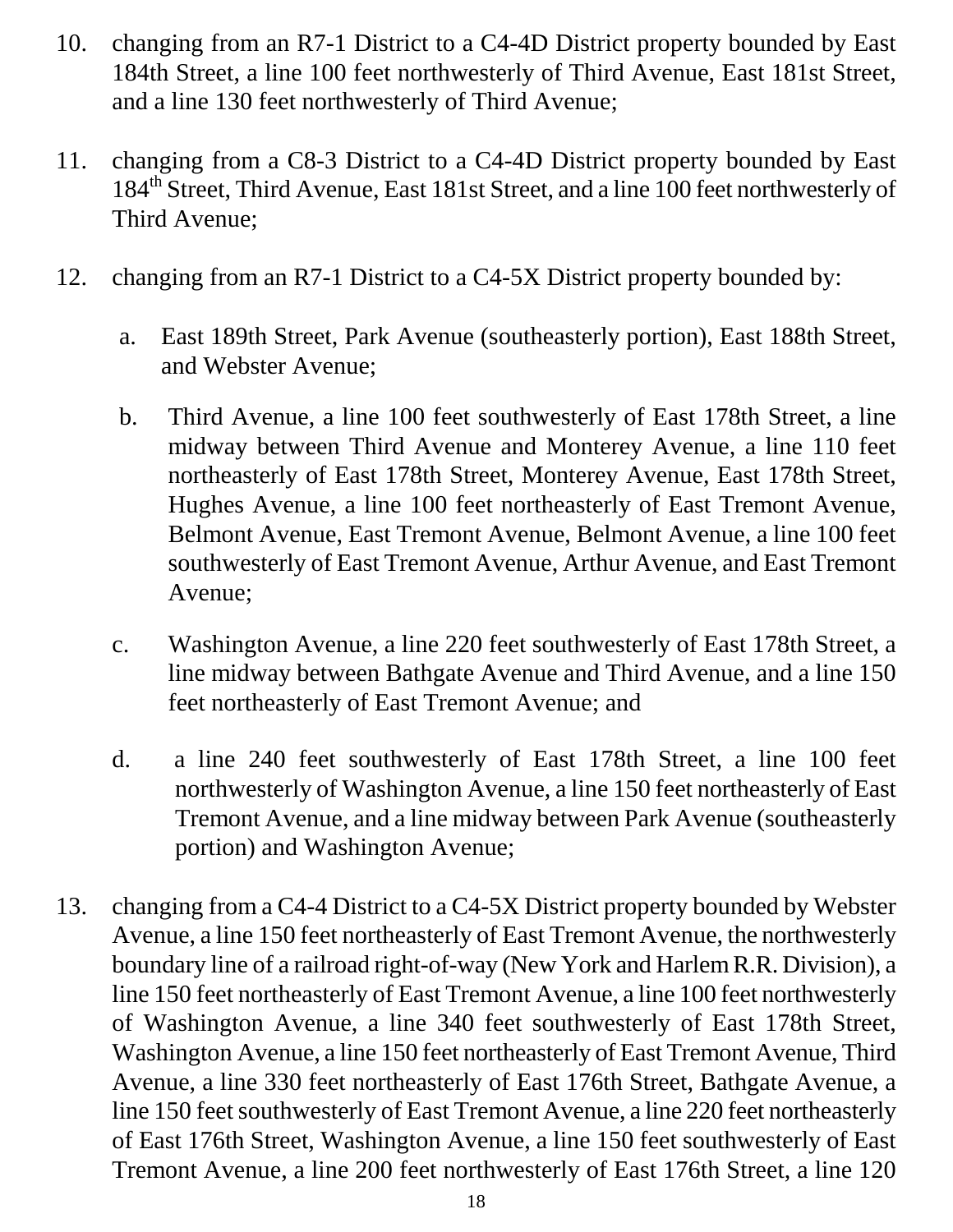feet northwesterly of Washington Avenue, and a line 100 feet northeasterly of East 176th Street;

- 14. changing from an M1-1 District to a C4-5X District property bounded by:
	- a. a line 220 feet northeasterly of East 178th Street, Park Avenue (northwesterly portion), East 178th Street, and a line 230 feet northwesterly of Park Avenue (northwesterly portion);
	- b. Park Avenue (southeasterly portion), a line 240 feet southwesterly of East 178th Street, a line midway between Park Avenue (southeasterly portion) and Washington Avenue, and a line 150 feet northeasterly of East Tremont Avenue; and
	- c. a line midway between Webster Avenue and Park Avenue (northwesterly portion), a line 300 feet southwesterly of East 178th Street, Park Avenue (northwesterly portion), and a line 150 feet northeasterly of East Tremont Avenue;
- 15. changing from an M1-4 District to a C4-5X District property bounded by:
	- a. a line 150 feet southwesterly of East Tremont Avenue, Bathgate Avenue, and a line 220 feet northeasterly of East 176th Street;
	- b. a line 150 feet southwesterly of East Tremont Avenue, Washington Avenue, and a line 200 feet northeasterly of East 176th Street; and
	- c. a line 150 feet southwesterly of East Tremont Avenue, a line 120 feet northwesterly of Washington Avenue, a line 100 feet northeasterly of East 176th Street, and a line midway between Park Avenue (southeasterly portion) and Washington Avenue;
- 16. changing from a C8-3 District to a C4-5X District property bounded by:
	- a. East 189th Street, a line 100 feet northwesterly of Washington Avenue, a line 100 feet northeasterly of East 188th Street, Washington Avenue, East 188th Street, Third Avenue, Cyrus Place, and Park Avenue (southeasterly portion);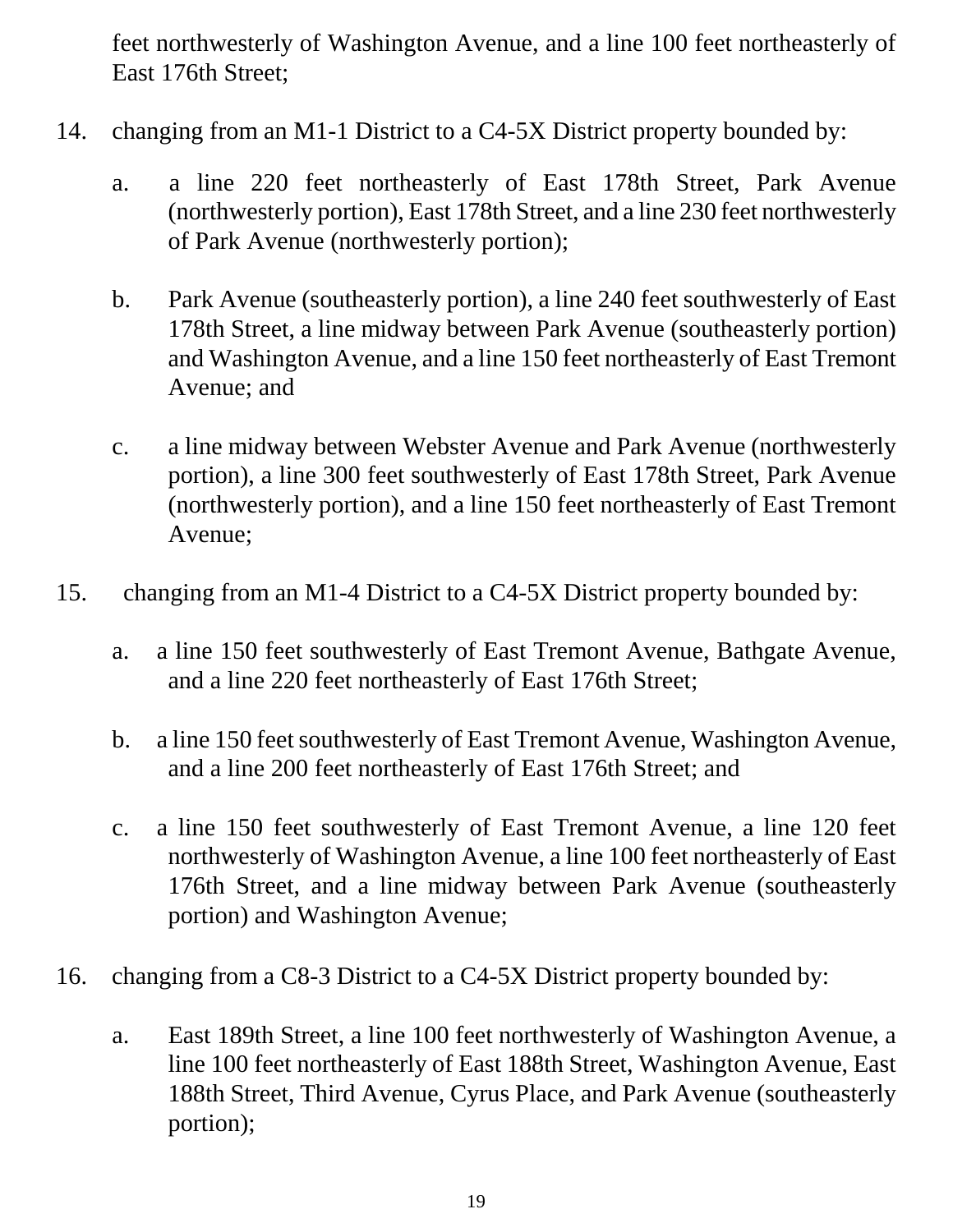- b. Webster Avenue, a line 220 feet northeasterly of East 178th Street, a line 230 feet northwesterly of Park Avenue (northwesterly portion), East 178<sup>th</sup> Street, a line midway between Webster Avenue and Park Avenue (northwesterly portion), and a line 150 feet northeasterly of East Tremont Avenue;
- c. East 178th Street, a line midway between Third Avenue and Monterey Avenue, a line 100 feet southwesterly of East 178th Street, and Third Avenue; and
- d. a line midway between Bathgate Avenue and Third Avenue, a line 200 feet southwesterly of East 178th Street, Third Avenue, and a line 150 feet northeasterly of East Tremont Avenue;
- 17. changing from an R7-1 District to an M1-4/R7A District property bounded by:
	- a. a line 170 feet southeasterly of Park Avenue (southeasterly portion), a line 100 feet southwesterly of Third Avenue, and a line midway between Cyrus Place and East 187th Street; and
	- b. a line 250 feet southeasterly of Park Avenue (southeasterly portion), a line 100 feet southwesterly of Third Avenue, and East 187th Street;
- 18. changing from an C4-4 District to an M1-4/R7A District property bounded by Bathgate Avenue, a line 330 feet northeasterly of East 176th Street, a line midway between Bathgate Avenue and Third Avenue, and a line 150 feet southwesterly of East Tremont Avenue;
- 19. changing from a C8-3 District to an M1-4/R7A District property bounded by:
	- a. East 188th Street, Washington Avenue, a line 170 feet southwesterly of East 188th Street, a line perpendicular to the last named course and passing through a point distant 180 feet southeasterly (as measured along the last named course) from the southeasterly street line of Washington Avenue, East 187th Street, Bathgate Avenue, a line 100 feet northeasterly of Third Avenue, Lorillard Place, a line 100 feet northeasterly of Third Avenue, Third Avenue and its northeasterly centerline prolongation, East 184<sup>th</sup> Street, Bassford Avenue, East 185th Street, Washington Avenue, East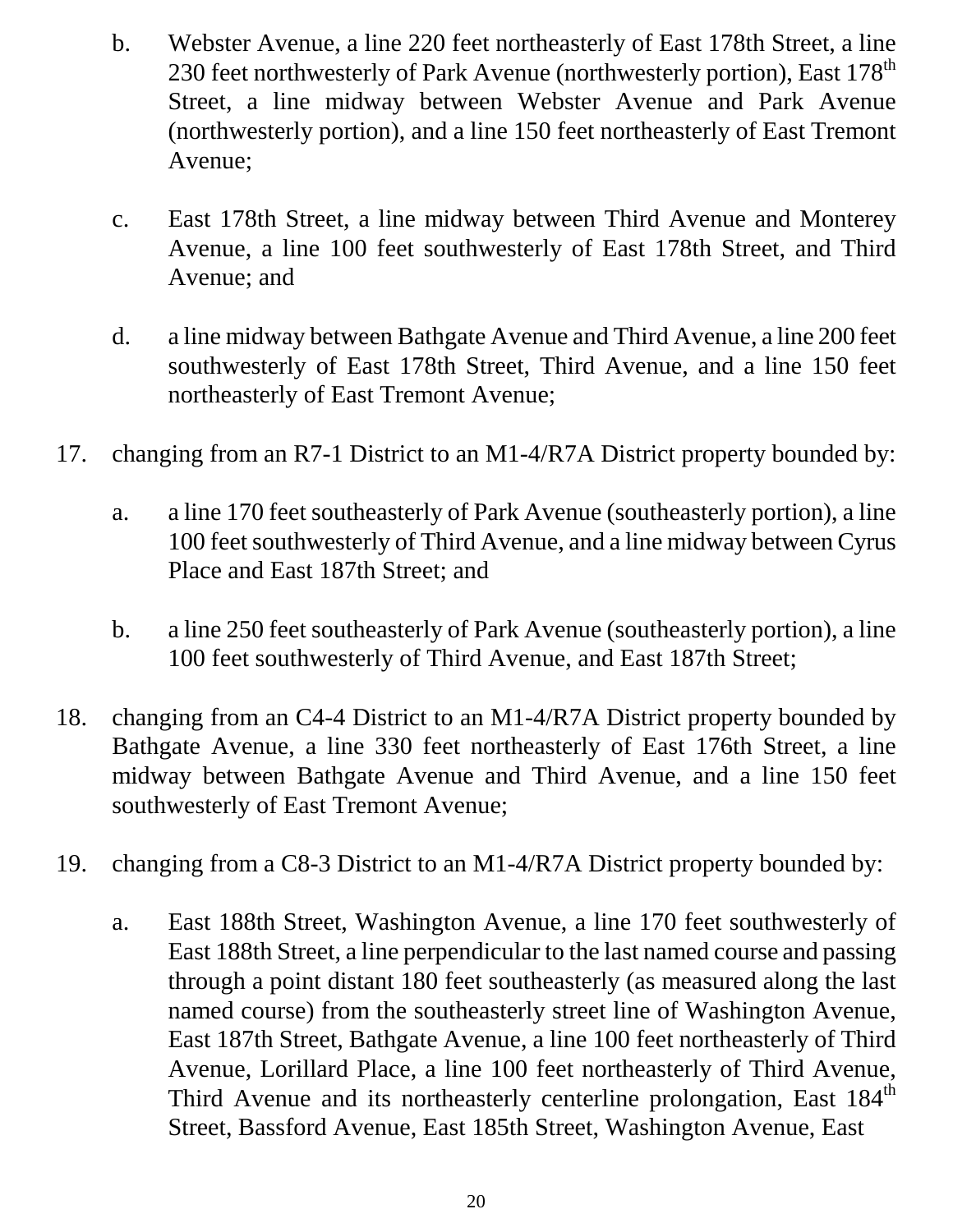186th Street, a line 100 feet northwesterly of Washington Avenue, a line 100 feet westerly of Third Avenue, a line 250 feet southeasterly of Park Avenue (southeasterly portion), a line midway between Cyrus Place and East 187th Street, a line 100 feet westerly of Third Avenue, a line 170 feet southeasterly of Park Avenue (southeasterly portion), Cyrus Place, and Third Avenue; and

b. a line midway between Bathgate Avenue and Third Avenue, a line 330 feet northeasterly of East 179th Street, Third Avenue, East 179th Street, a line midway between Third Avenue and Monterey Avenue, a line 125 feet southwesterly of East 179th Street, Third Avenue, a line 100 feet

northeasterly of East 178th Street, a line midway between Third Avenue and Monterey Avenue, East 178th Street, Third Avenue, and a line 200 feet southwesterly of East 178th Street;

- 20. changing from an M1-4 District to an M1-4/R7A District property bounded by a line midway between Park Avenue (southeasterly portion) and Washington Avenue, a line 100 feet northeasterly of East 176th Street, a line 120 feet northwesterly of Washington Avenue, a line 200 feet northeasterly of East 176<sup>th</sup> Street, Washington Avenue, a line 150 feet southwesterly of East Tremont Avenue, a line 220 feet northeasterly of East 176th Street, Bathgate Avenue, a line 150 feet southwesterly of East Tremont Avenue, a line midway between Bathgate Avenue and Third Avenue, a line 100 feet northeasterly of East 175<sup>th</sup> Street, Bathgate Avenue, and East 175th Street;
- 21. changing from a C4-4 District to an M1-4/R7X District property bounded by a line 330 feet northeasterly of East 176th Street, Third Avenue, a line 150 feet southwesterly of East Tremont Avenue, and a line midway between Bathgate Avenue and Third Avenue;
- 22. changing from an M1-4 District to an M1-4/R7X District property bounded by a line 150 feet southwesterly of East Tremont Avenue, Third Avenue, East 175<sup>th</sup> Street, Bathgate Avenue, a line 100 feet northeasterly of East 175th Street, and a line midway between Bathgate Avenue and Third Avenue;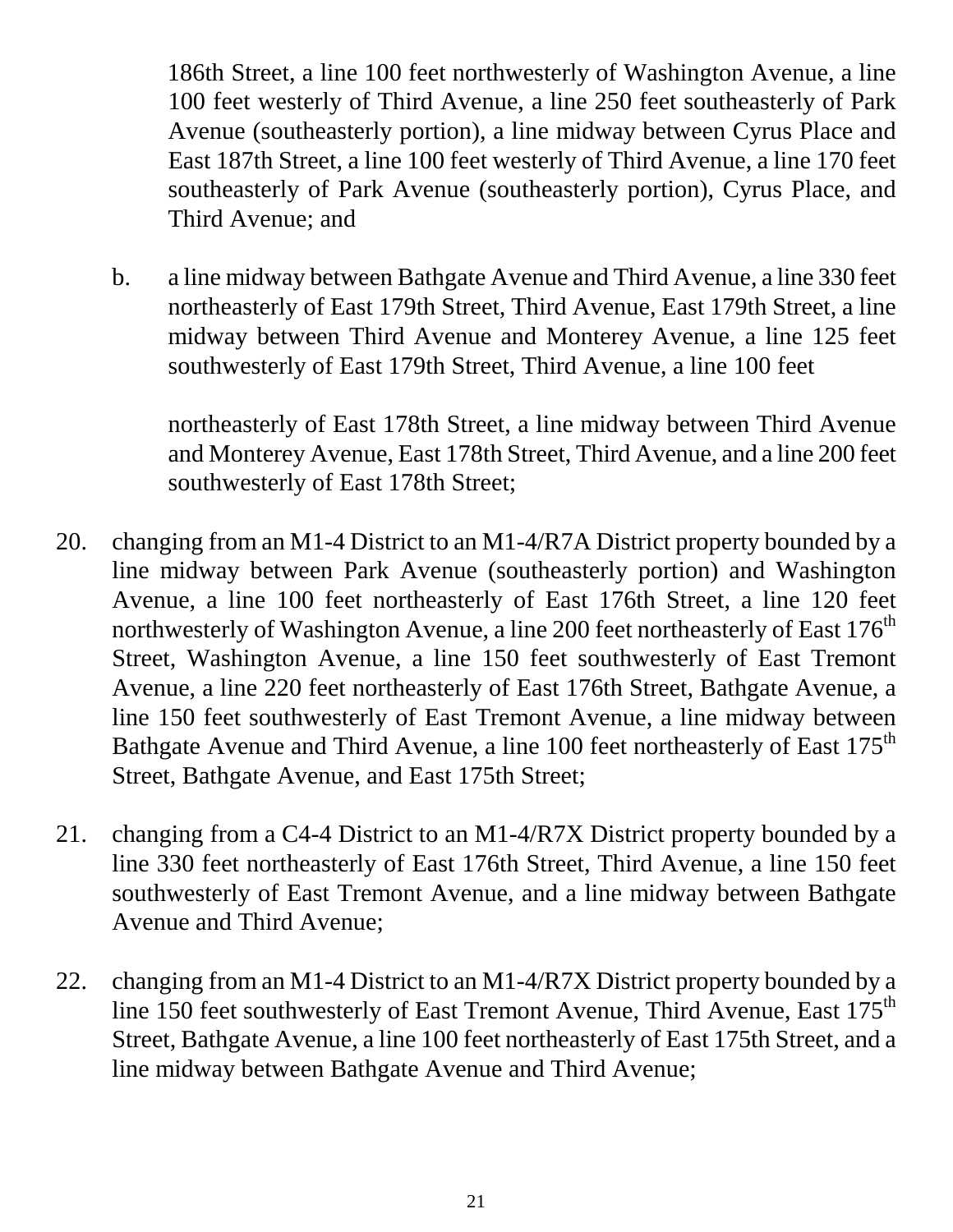- 23. establishing within an existing R7-1 District a C1-4 District bounded by Third Avenue, a line 400 feet northeasterly of East 181st Street, a line 100 feet southeasterly of Third Avenue, and East 181st Street; and
- 24. establishing a Special Mixed Use District (MX-14) bounded by:
	- a. East 188th Street, Washington Avenue, a line 170 feet southwesterly of East 188th Street, a line perpendicular to the last named course and passing through a point distant 180 feet southeasterly (as measured along the last named course) from the southeasterly street line of Washington Avenue, East 187th Street, Bathgate Avenue, a line 100 feet northeasterly of Third Avenue, Lorillard Place, a line 100 feet northeasterly of Third Avenue, Third Avenue and its northeasterly centerline prolongation, East 184<sup>th</sup> Street, Bassford Avenue, East 185th Street, Washington Avenue, East 186th Street, a line 100 feet northwesterly of Washington Avenue, East

187th Street, a line 250 feet southeasterly of Park Avenue (southeasterly portion), a line midway between East 187th Street and Cyrus Place, a line 170 feet southeasterly of Park Avenue (southeasterly portion), Cyrus Place, and Third Avenue;

- b. a line 330 feet northeasterly of East 179th Street, Third Avenue, East 179<sup>th</sup> Street, a line midway between Third Avenue and Monterey Avenue, a line 125 feet southwesterly of East 179th Street, Third Avenue, a line 100 feet northeasterly of East 178th Street, a line midway between Third Avenue and Monterey Avenue, East 178th Street, Third Avenue, a line 200 feet southwesterly of East 178th Street, and a line midway between Bathgate Avenue and Third Avenue; and
- c. a line midway between Park Avenue (southeasterly portion) and Washington Avenue, a line 100 feet northeasterly of East 176th Street, a line 120 feet northwesterly of Washington Avenue, a line 200 feet northeasterly of East 176th Street, Washington Avenue, a line 220 feet northeasterly of East 176th Street, Bathgate Avenue, a line 330 feet northeasterly of East 176th Street, Third Avenue, and East 175th Street;

as shown on a diagram (for illustrative purposes only) dated May 24, 2010 and subject to the conditions in CEQR Declaration E-255.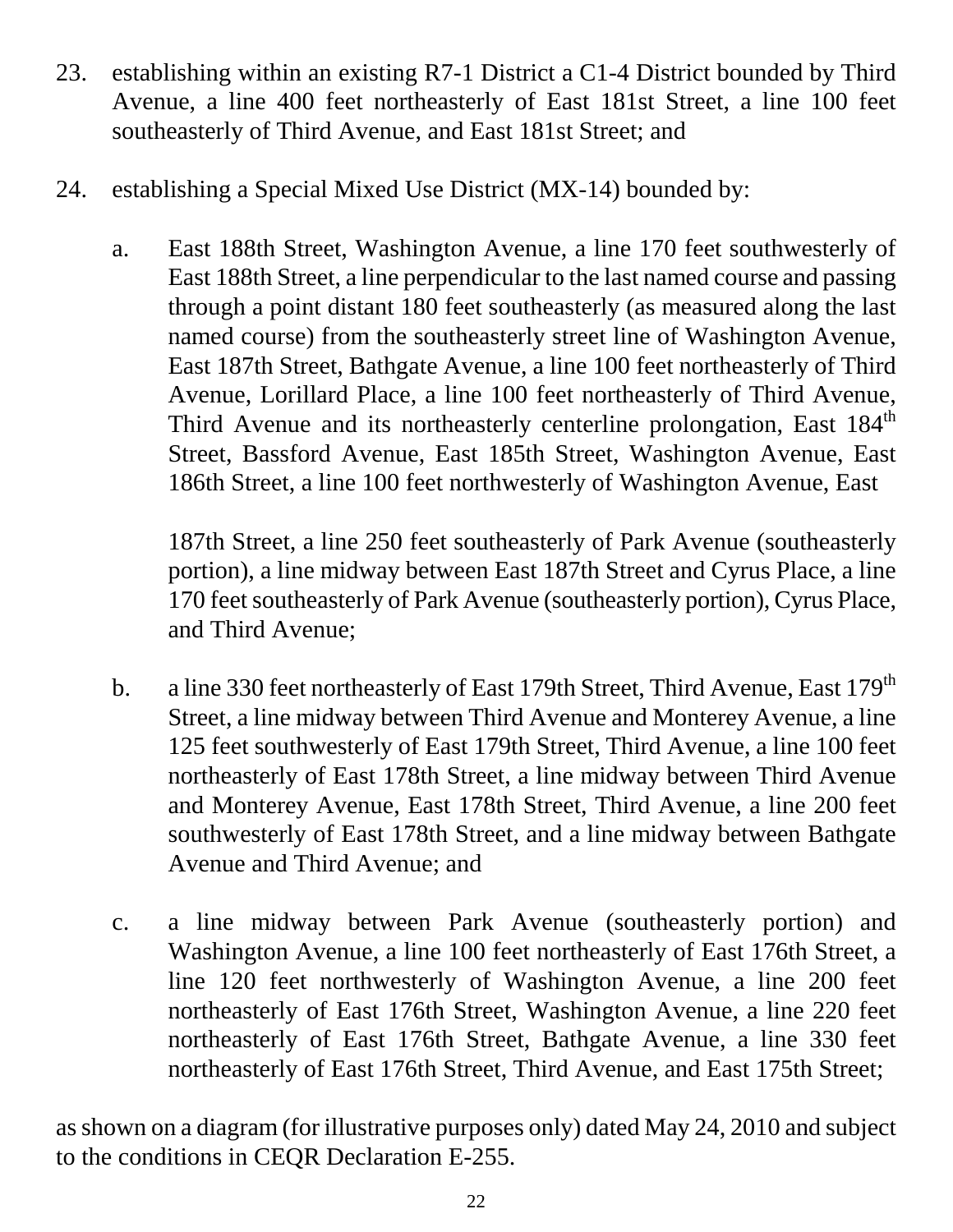## **L.U. NO. 224 THIRD AVENUE/TREMONT AVENUE REZONING BRONX CB - 6 N 100408 ZRX**

Application submitted by the Department of City Planning pursuant to Section 201 of the New York City Charter, for an amendment of the Zoning Resolution of the City of New York, relating to Article II, Chapter 3 (Bulk Regulations for Residential Buildings in Residence Districts), Section 23-90, and Appendix F (Inclusionary Housing Designated Areas), inclusive, relating to the extension of the Inclusionary Housing Program to proposed R7A, R7X, and R8A districts; and, Article XII, Chapter 3 (Special Mixed Use District), Section 123-63, 123-90, and Appendix D specifying a Special Mixed Use District (MX-14).

## **L.U. NOS. 209, 210 AND 218**

Proposals subject to Council review and action pursuant to the Urban Development Action Area Act, Article 16 of the New York General Municipal Law, at the request of the Department of Housing Preservation and Development ("HPD"), which requests that the Council:

- 1. Find that the present status of the listed areas tends to impair or arrest the sound growth and development of the municipality and that the proposed Urban Development Action Area Project is consistent with the policy and purposes of Section 691 of the General Municipal Law;
- 2. Waive the area designation requirement of Section 693 of the General Municipal Law pursuant to said Section;
- 3. Waive the requirements of Sections 197-c and 197-d of the New York City Charter pursuant to Section 694 of the General Municipal Law;
- 4. Approve the projects as Urban Development Action Area Projects pursuant to Section 694 of the General Municipal Law; and